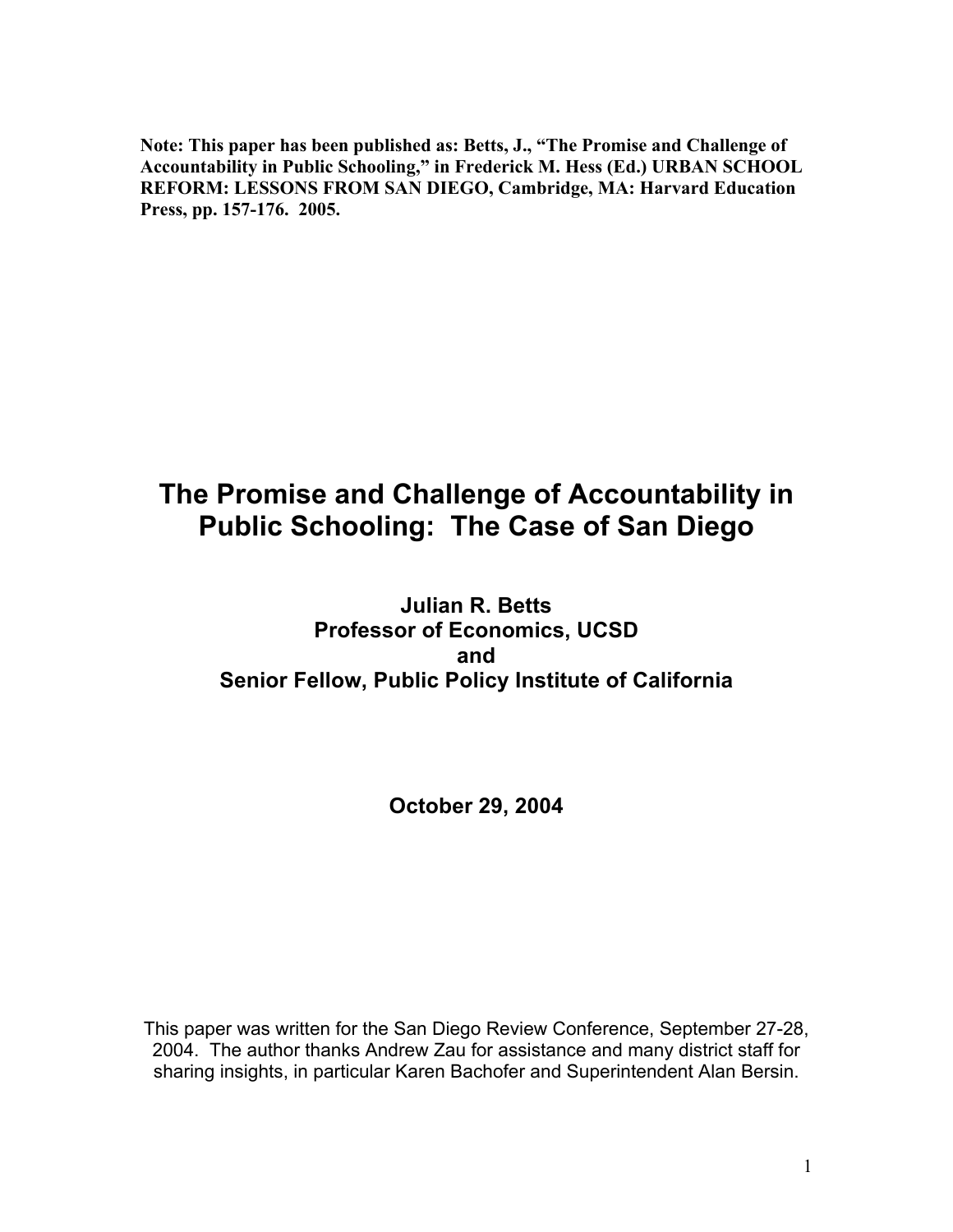#### **INTRODUCTION**

 $\overline{a}$ 

One of the major recent reforms to American public education is the spread of accountability systems, consisting of content standards, student testing, and interventions and rewards for students and schools based on performance. The potential benefits from school accountability are many. It can raise public awareness of inequalities in outcomes across schools, reallocate funding toward the schools and students most in need, and reduce achievement gaps. Accountability systems can also create incentives for all participants in public education, from superintendents to the students themselves, to work toward the common goal of improving student achievement.

However, accountability systems may demand improvement in student achievement without providing the financial means to get there.

A second risk of accountability reforms is that they sometimes feature a "onesize-fits-all" approach that can create opposition from unexpected quarters. Betts and Costrell (2001) note that in some states the most vociferous complaints about standards and testing have come from well-to-do suburbs, apparently on the grounds that accountability systems interfere with schools that were already meeting affluent parents' goals for their children.  $\frac{1}{1}$ 

A third risk is that unless information on student achievement flows smoothly to parents, administrators and teachers, the accountability system cannot effectively funnel remediation and intervention to the students most in need.

San Diego City Schools provides a fascinating case study of these potential benefits and pitfalls of accountability systems, because the district has taken steps to integrate the federal and state accountability systems, and at the same time has developed its own ambitious and controversial system of interventions for underperforming schools and students. Specifically, in the summer of 2000, the San Diego City Schools embarked on a set of major reforms collectively known as the Blueprint for Student Success. The Blueprint created a district-level system of accountability that uses achievement tests to identify students who are lagging behind. The district then intervenes with resources and methods designed to boost these students' performance. Initially, the Blueprint focused on promoting literacy, building on the model Chancellor of Instruction Anthony Alvarado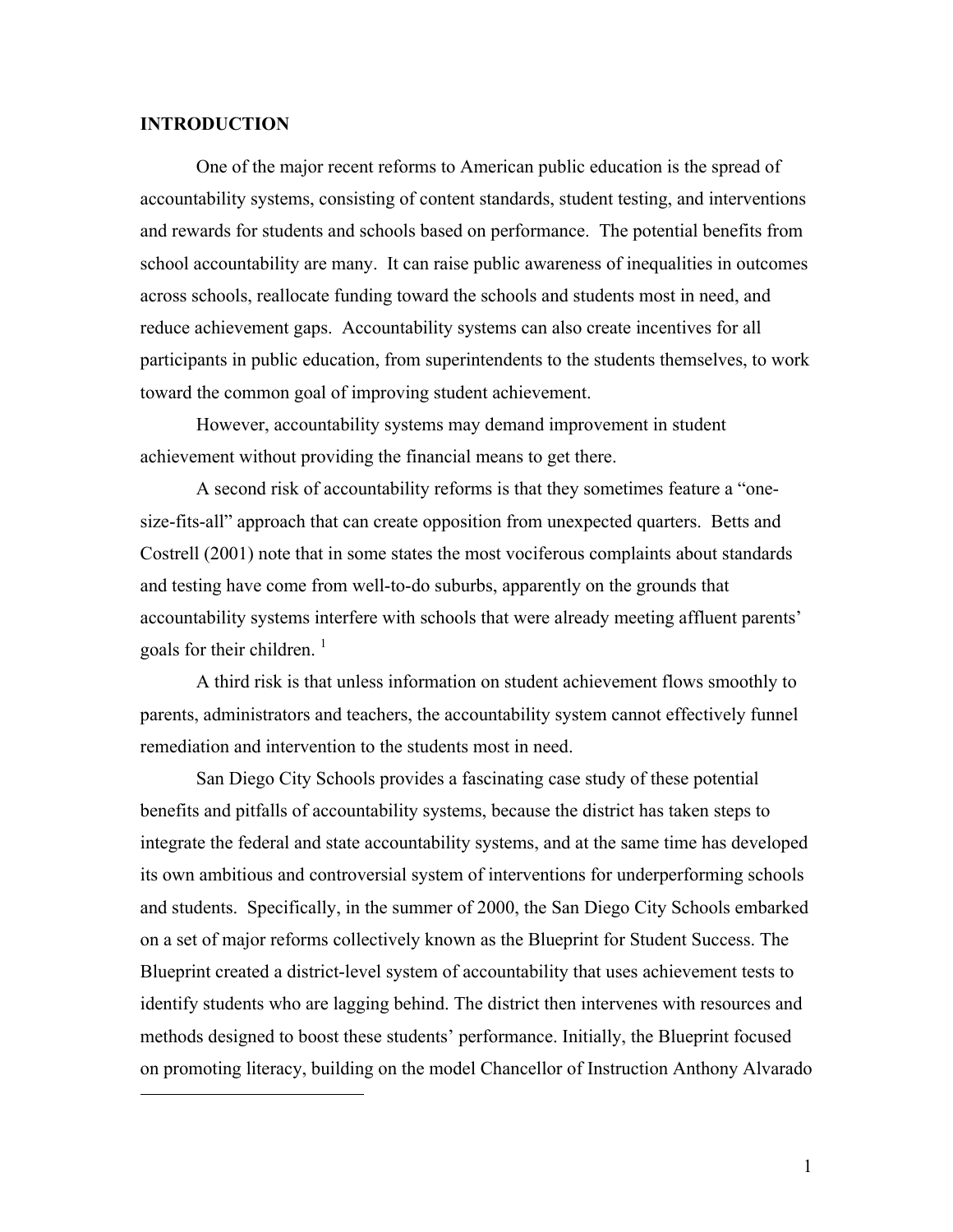had designed and implemented while serving as superintendent of Community School District #2 in New York City. In recent years the Blueprint has expanded to include mathematics.

While San Diego was designing and implementing a district-level system of accountability, California was developing what is arguably one of the more rigorous statewide accountability systems in the nation. The state adopted content standards in English/language arts and mathematics in late 1997, and in science and history/social science in late 1998. In the spring of 1998, the state instituted a new testing system, the California Standardized Testing and Reporting program (STAR), that initially used a nationally normed test, the Stanford 9. The state used the scores on this test to calculate the Academic Performance Index (API), a widely publicized summary measure of school performance. The state has since added to the API criterion-referenced tests, including the California Standards Test (CST) and the California High School Exit Examination (CAHSEE), the latter of which was first given to grade 9 students in 2000. In calculating the API the state also replaced the Stanford 9 with another nationally normed test, the CAT/6, in spring 2003.

Once the standards and tests were in place, the state introduced rewards and sanctions for schools based on their students' scores on the Academic Performance Index. The Public Schools Accountability Act of 1999 and subsequent legislation established financial awards for schools, staff, and students. High-performing schools would be eligible for financial rewards under the High-Achieving/Improving Schools Program, which includes the Governor's Performance Award Program. In addition, the Certificated Staff Performance Incentive Awards and the Schoolsite Employee Performance Bonus, both created in 2000, awarded bonuses to certified teachers and all employees, respectively, at top-performing schools. In addition, high school students with high scores on the state test were given university scholarships. However, the state's troubled financial condition has effectively gutted the system of financial rewards for topperforming schools.<sup>2</sup> Another key element of this system is the Immediate Intervention/Underperforming Schools Program (II/USP), a voluntary program which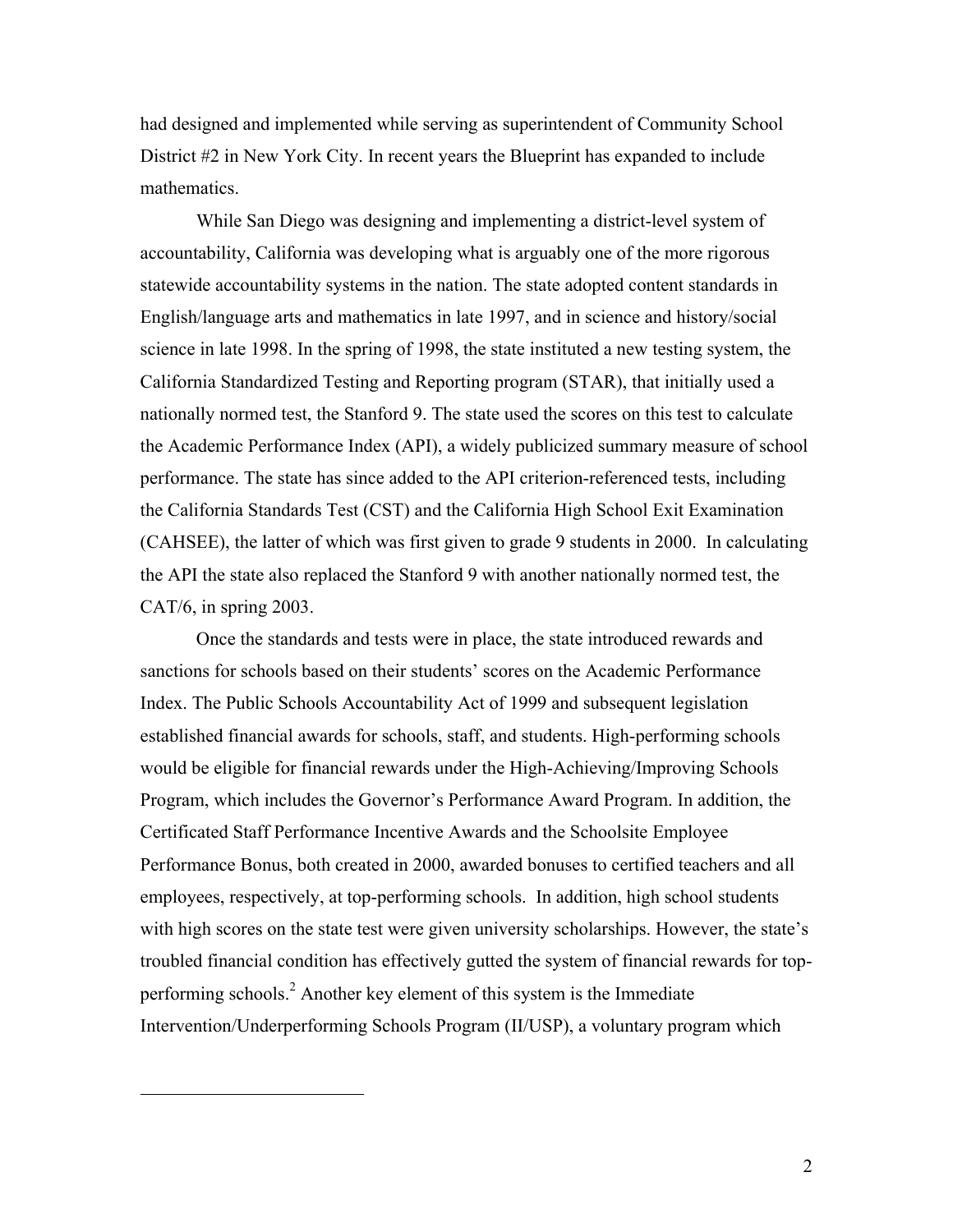provides additional funding to struggling schools but which also metes out sanctions should the schools fail to improve sufficiently.

California uses schools' API scores to measure schools' progress. By 2020, all schools are expected to score 800 or above on the API scale. A school is judged to be making satisfactory progress if it has already reached that level or if its API score grows by at least 5 percent of the gap between 800 and the previous year's score (a school exactly meeting this progress each year would reach an API score of 800 in about 20 years). Schools must meet targets for all students as well as similar targets for specific "numerically significant" subgroups of students.

San Diego has devoted considerable resources to complying with California's accountability system while also complying with the more recent accountability and school choice provisions of the federal No Child Left Behind Act of 2001. The federal law requires states to administer annual tests in core academic subjects to students in grades 3 through 8 and at least once in high school. States are also required to establish proficiency standards for students, with the goal of all students meeting these standards by 2014. Schools that fail to make "adequate yearly progress" toward meeting these standards are required to offer school choice and free tutoring (known in the law as supplementary services) to their students.

The state and federal accountability systems differ substantially in the long-term goals they set for schools, and in the means they use to identify failing schools. As we will discuss, in June 2004, the San Diego school board approved a District Accountability Framework that attempts to integrate the federal and state accountability systems. This Framework partially reduces the various tensions between the state and federal systems. The district's own Blueprint in some senses is a separate and parallel accountability system, which focuses on instructional delivery, and interventions at the student rather than the school level.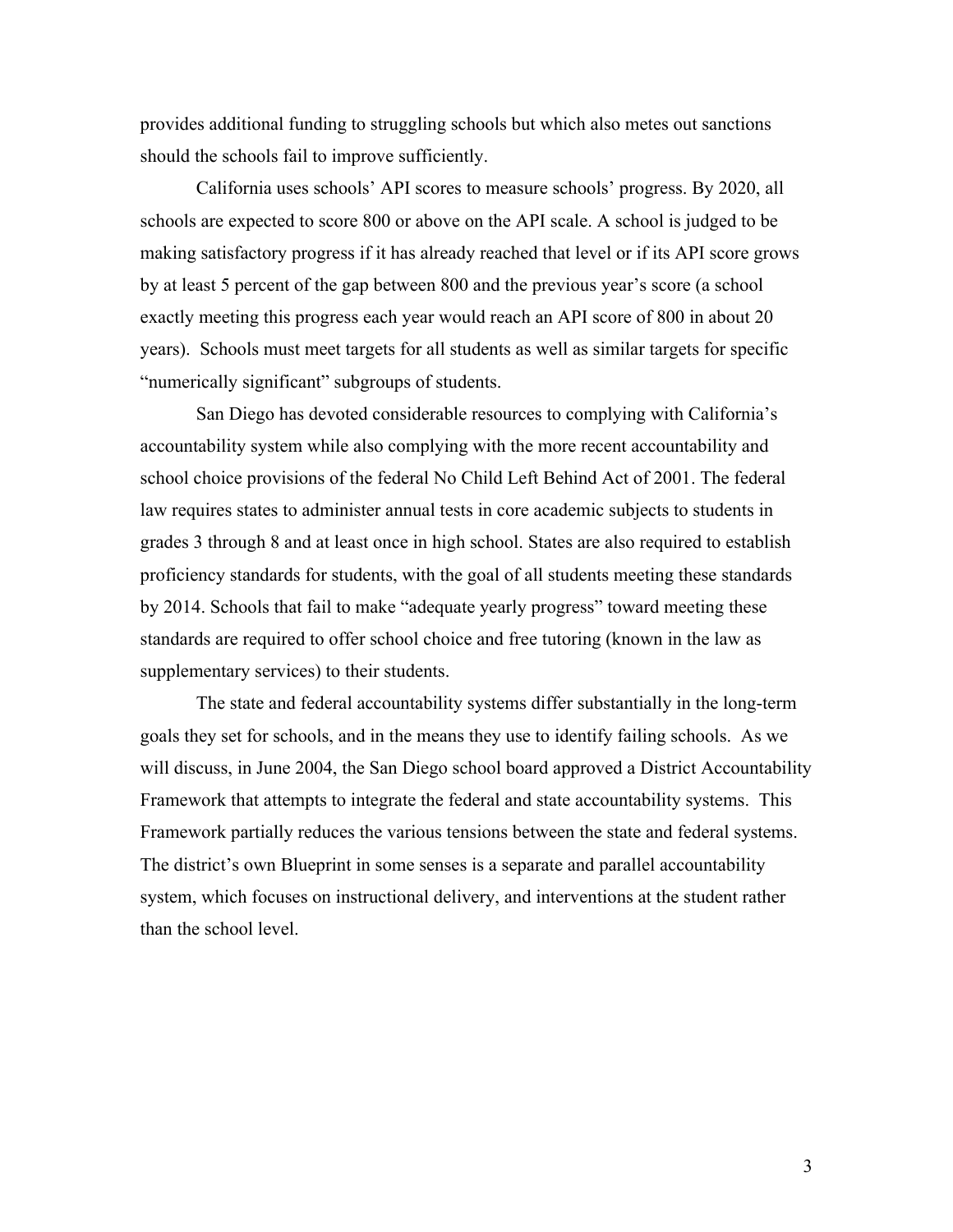#### **OVERVIEW OF THE BLUEPRINT FOR STUDENT SUCCESS**

The main difference between San Diego's accountability system and the state's is that the Blueprint focuses on teaching methods, especially in the area of literacy. The Blueprint emphasizes the concept of "Balanced Literacy," which calls for teachers to promote reading "by, with, and to children." In this approach, teachers become more actively involved as they introduce more difficult text to their students, by reading *with* children or, in the case of advanced text, reading *to* children. Similar approaches are taken for other elements of literacy including writing.<sup>3</sup>

The Blueprint includes three main strategies. The first strategy, *prevention*, applies to all students and schools and focuses on extensive training for teachers, enhancing teaching methods, and additional high-quality classroom materials. The second strategy is *intervention*. Teachers identify students performing below grade level, who then receive extra instruction through various programs. The final strategy is *retention*, the practice of having students repeat a grade with increased support. For simplicity, we will treat this below as one of the interventions.

During the first year of the Blueprint, 2000–01, the prevention strategies in place for all students included:

a) use of a new literacy framework in all grades,

- b) "enhanced classes" for all kindergarten and 1st grade students. These classes receive additional classroom materials and the teachers receive additional professional development.
- c) "Genre Studies," also known as "Enhanced Literacy," consisting of a two-period English class and related professional development, for all students in the entering grade of middle or junior high school who are near to, at, or above grade level,
- d) One or two peer coaches for all schools, to help teachers learn proven teaching methods. Peer coaches are overseen by Instructional Leaders, seven administrators with responsibility for overseeing all aspects of the Blueprint at their assigned schools.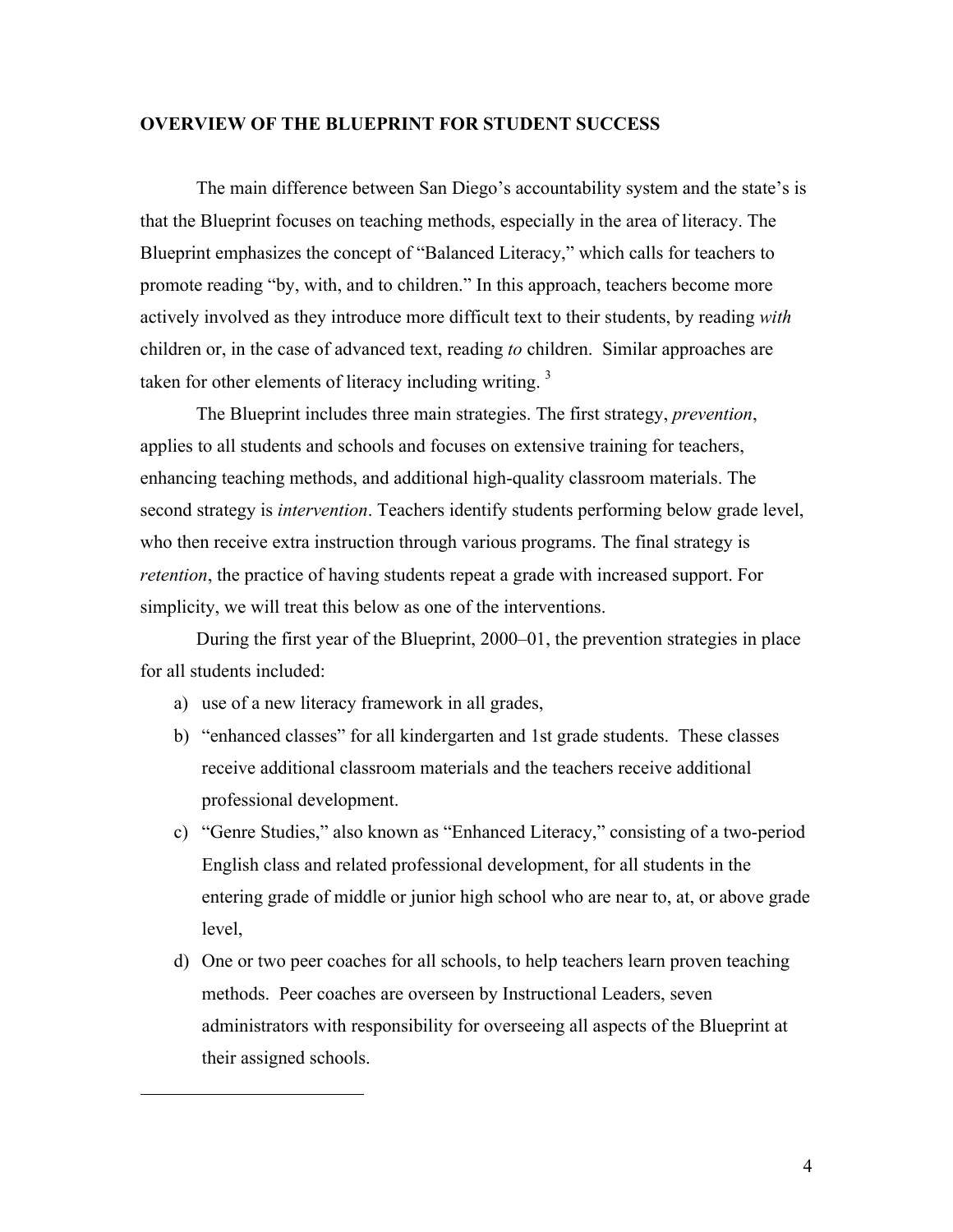In addition, Focus Schools (elementary schools ranking in the bottom tenth of API scores statewide) received an extended school year, a second peer coach, and other funds and staff. The elementary schools that ranked in the second lowest decile of the state ranks, known as "API 2" schools, received a second peer coach and additional funds, but not an extended school year.

The second category of Blueprint reforms consists of various interventions. Unlike the preventive measures, the interventions are targeted at students identified as lagging behind in reading, based on test scores.

The key intervention strategies are as follows:

- a) Literacy block. This variant of genre studies is given to students who lag "below" or "significantly below" grade level. Literacy block is a doublelength English class offered in grades 6 through 10.
- b) Literacy core. For students significantly below grade level in 9th grade, the literacy class is extended to three periods. In 2001-2002 students in grades 6 and 7 also began to participate in literacy core.
- c) Extended Day Reading Program. In all schools with grades 1-9, students below grade level in grades 3,  $6-8$ , and in  $9<sup>th</sup>$  grade beginning in the winter of 2001 receive three hours each week of supervised reading before or after school.
- d) Summer School. The Blueprint calls for two types of summer school. The first and more novel type is aimed at students in most grades from kindergarten through grade 9 who are below grade level. Students are asked to attend for six weeks, for four hours per day. In addition, all secondary school students with D/F grades attend a more traditional type of summer school consisting of six weeks of courses in core subjects. Some schools in the district, mostly elementary schools, are year-round schools, which means that their schedules do not permit the implementation of Blueprint summer school. At these schools, students in affected grades who lagged behind in reading participated in special Intersession studies.
- e) Grade retention. In extreme cases, students may be asked to repeat a grade, and are given additional supports in the year that they repeat the grade.

5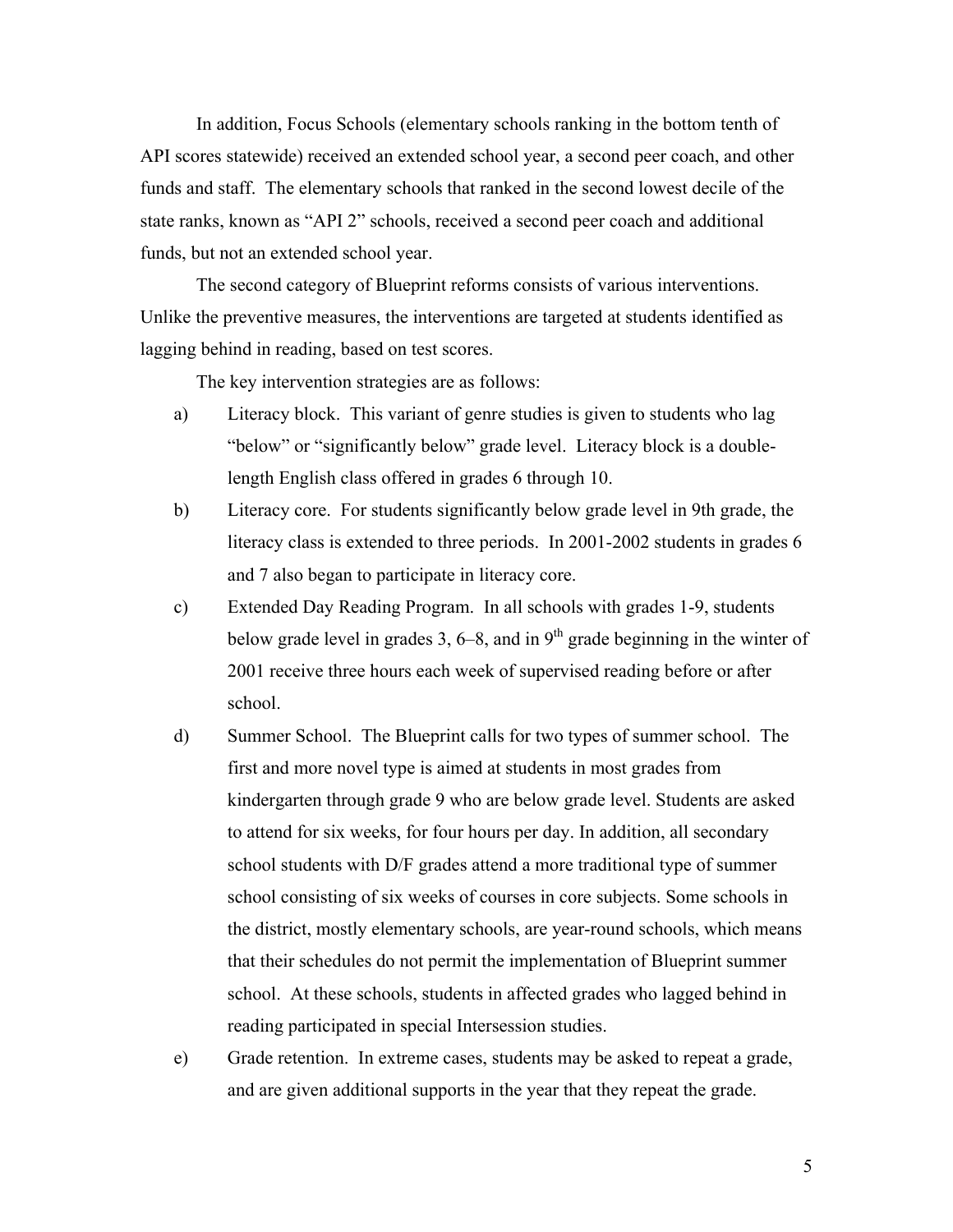Retention is limited to entry-level grades, that is,  $1<sup>st</sup>$  grade and either  $6<sup>th</sup>$  grade in middle schools or  $7<sup>th</sup>$  grade in junior high schools.

The district decided not to use any of the state tests in making decisions about assigning students to the interventions. When the Blueprint was being developed, the state used only a norm-referenced test, the Stanford 9. District officials believed it was important to instead use a criterion-referenced test—that is, one that measures a student's level of performance compared with an absolute standard rather than relative to a nationally representative sample of students. For the lowest grades it has used the Developmental Reading Assessment, in which teachers work one-on-one with students and then evaluate where students' performance places them among several dozen stages of reading development. In grades 4–10 the district has used the Stanford Diagnostic Reading Test. Teachers may assign students to interventions if their test scores indicate that they are "below grade level" or "significantly below grade level." Students are often given the chance to take another, different test to confirm that they are below grade level. Students learning English are automatically eligible for many of the interventions, solely on the basis of not being sufficiently fluent in English.

The Blueprint relies on certain aspects of the state's accountability system while substituting for others. For instance, the reading curriculum focuses on the state's standards in reading. However, as discussed above, the district has decided to use reading assessments apart from those required by the state in order to identify students in need of assistance. The district continues to administer all required state tests, but for its Blueprint intervention programs instead uses criterion-referenced tests that tell teachers and administrators the extent to which each student has mastered the reading elements expected for a given grade.

Based on numerous interviews, my sense is that teachers and principals do make substantial use of the results of the district-administered tests. This is particularly so in the early grades, where the teacher individually administers the Developmental Reading Assessment to his or her students. This direct interaction then enables the teacher to tailor the subsequent "reading by, with and to students" accordingly.

The district's accountability interventions operate quite independently from the state's performance-based rewards and sanctions and there are no obvious synergies or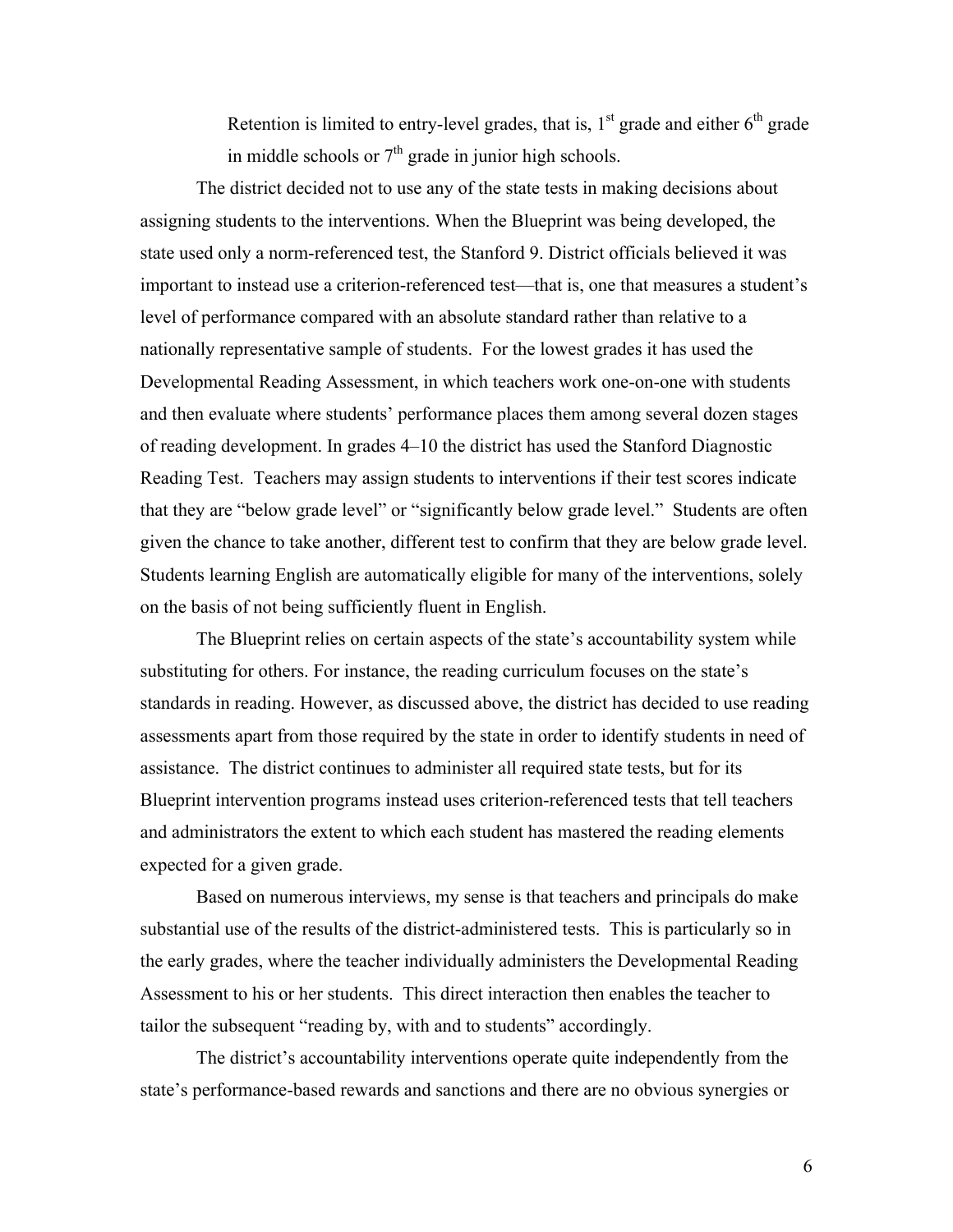conflicts between them. For instance, the state's Immediate

Intervention/Underperforming Schools Program is voluntary and gives schools additional financial resources in return for developing a suitable plan for improvement with the help of an external consultant. This program is distinct from the Blueprint's schoolwide measures, such as the additional resources devoted to Focus and API 2 elementary schools, neither of which is voluntary. In addition, the Blueprint elements are prescribed centrally, whereas the Immediate Intervention reforms are designed largely by the school staff with the help of an external consultant. Notably, though, the district retained one consultant for all of its II/USP schools, to create some uniformity.

It is also worth mentioning the novel ways in which the district has funded the Blueprint. First, the district obtained a federal waiver to use Title I money for its Blueprint reforms in Title I schools, while providing the same services in other schools using separate funds. This was essential because under the Blueprint any student regardless of poverty levels at her school can participate in the interventions if her reading scores are sufficiently low. Second the district has done a great deal to obtain funding from private foundations to support its reform efforts. Cumulatively, this funding amounts to over \$35 million dollars and continues to grow.

The Blueprint has proven controversial locally. Business groups such as the Business Roundtable for Education have supported the introduction of the Blueprint, but teachers have expressed strong concerns about many of the Blueprint elements, such as the peer coaching program.  $4$ 

A Latino lobby group criticized the Blueprint from the outset. The coalition's main concern was that the double- and triple-length classes in English for some students would exacerbate tracking, and divert students' attention from other subjects. In addition, the lobby group worried that these potential negative side effects would fall mainly upon the shoulders of Hispanic students.<sup>5</sup> Conversely, in late 2002 Hugh Price and Cecil Steppe, the presidents of the National Urban League and the San Diego Urban League respectively, wrote an op-ed praising the Blueprint for the contributions it has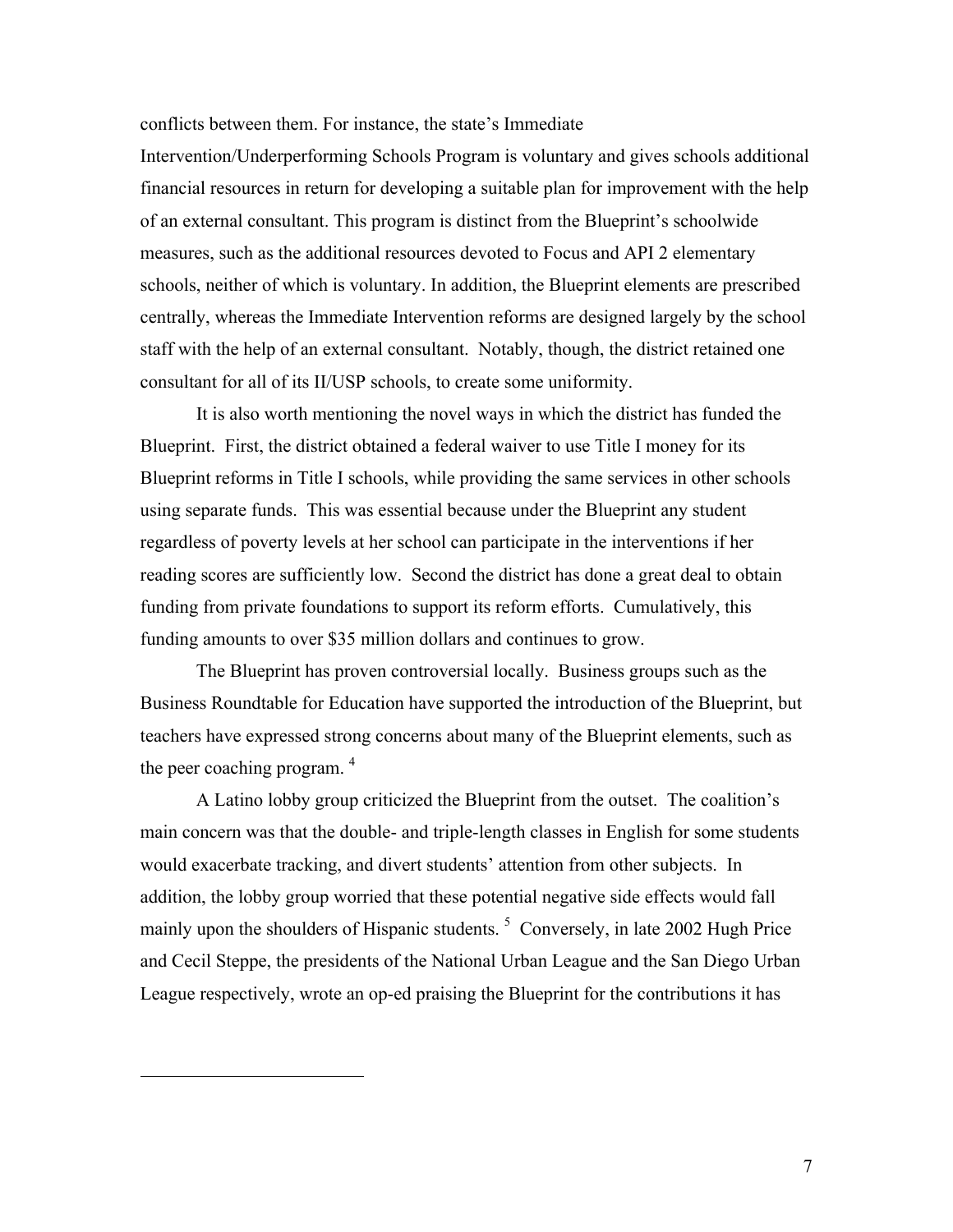made to narrowing the achievement gap. <sup>6</sup> Thus, local reception to the Blueprint has been complex.

Also, consistent with the observations of Betts and Costrell (2001) in other states, some of the most vocal opposition came from the more prosperous suburbs. Teachers and parents at La Jolla High School, with some of the highest test scores in the county, threatened to convert the school into a charter school, to free it from the strictures of the Blueprint. Ultimately, the district reached a compromise in which the school converted to a contract school, which is not subject to the Blueprint, but which remains a districtcontrolled school.

The Blueprint is both less than and more than a full-blown accountability system. It is more than simple accountability because it is a resource allocation mechanism, based on testing, that provides significant additional resources to students who are struggling. But unlike a full-blown accountability system it does not create its own content standards, nor does it clearly assign incentives or sanctions. The closest it comes to a sanction for students is grade retention in grades 1, 6, or 7 for a subsample of students who are more than three grade equivalents behind in reading. As the penultimate section will discuss, the Blueprint does not provide clear incentives or sanctions for teachers or principals.

#### **THE IMPACT OF NO CHILD LEFT BEHIND**

 $\overline{a}$ 

San Diego has faced the challenge of aligning its own accountability system with not only California's system but also with the extensive requirements of the federal No Child Left Behind Act of 2001. A core concept in the federal accountability system is Adequate Yearly Progress (AYP). Each state is required to test students in certain grades annually using one or more tests of its choosing. States must also define various achievement levels: Below Basic, Basic, Proficient, and Advanced. For each year, California has decided to set a minimum percentage of students at each school that should meet state standards, which requires students to be at Proficient or Advanced levels. To meet AYP requirements, the school must have at least this percentage of students at Proficient or Advanced each year. This minimum increases over time so that by the year 2014, 100 percent of students will be expected to be at Proficient or better.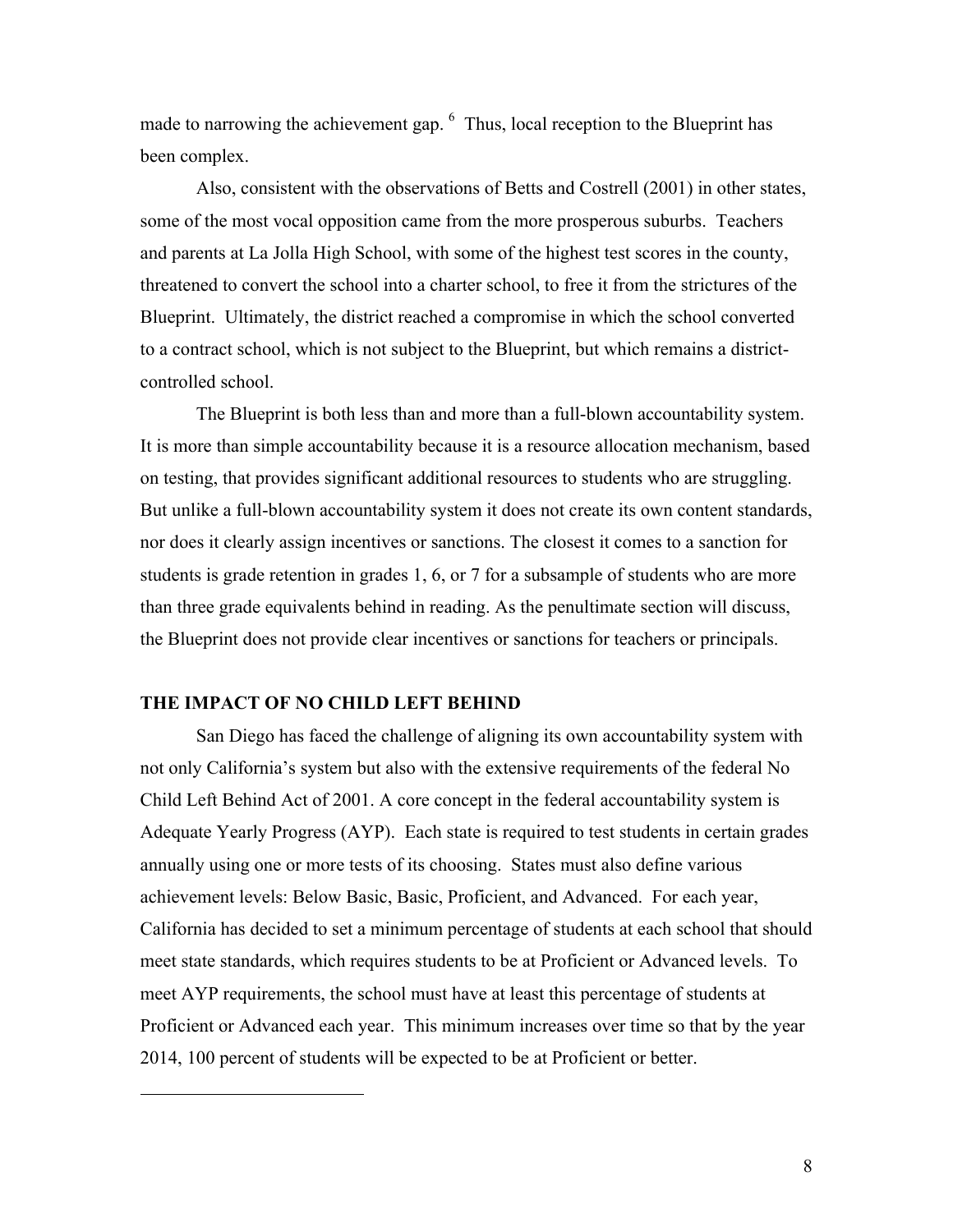Between 2002 and 2004, California elementary and middle schools had to have 16.0 percent of students at Proficient or better in math and 13.6 percent in English Language Arts, based on the relevant California Standards Tests. For high school, the initial target was for 11.2 and 9.6 percent of 10th graders to reach Proficient or higher levels on the English Language Arts and math sections on CAHSEE (the high school exit exam), respectively. California also requires that a school's Academic Performance Index score be above a certain point (560 during the 2002–03 through 2004–05 school years), rising to the long-term target of 800 by 2014. Alternatively, if a school's API is below the required level, showing at least a one-point gain will satisfy this criterion. It is not clear what the state's motivation is in allowing schools with such low scores to meet the criterion by gaining only one API point. Starting in 2003, high school graduation rates are also being evaluated, with an absolute target of 82.8 percent, and a target increase of 0.1 percent per year or 0.2 percent over two years.

Arguably the most important difference between the federal and state accountability requirements is how the two systems judge whether a school is making adequate progress. Under the state system, a school can pass muster either by scoring at or above the target level of 800 on the API or by improving its API score by 5 percent of the gap between its API in the previous year and 800. Most California schools (including San Diego's) have API scores below 800, but many of these still increase their API far enough to pass the state requirements. By contrast, under NCLB, to make Adequate Yearly Progress a school must have a certain proportion of students at Proficient or above, with this proportion increasing over time. Thus, in any given year, NCLB sets an absolute level of performance. The state system allows a school to "pass" either by meeting an absolute level of performance or by showing *improvement.* Thus, California schools face two subtly different evaluation systems. It is quite possible for a school to succeed in one system and fail in the other.

These differences highlight varying conceptions of pathways to reform. The state system allows for the realistic case in which schools are initially quite heterogeneous, but requires schools that are performing far below the long-run target of 800 to improve by a larger absolute amount than schools with higher initial test scores. Thus, all schools are expected to converge ultimately. The federal system instead sets the bar at an absolute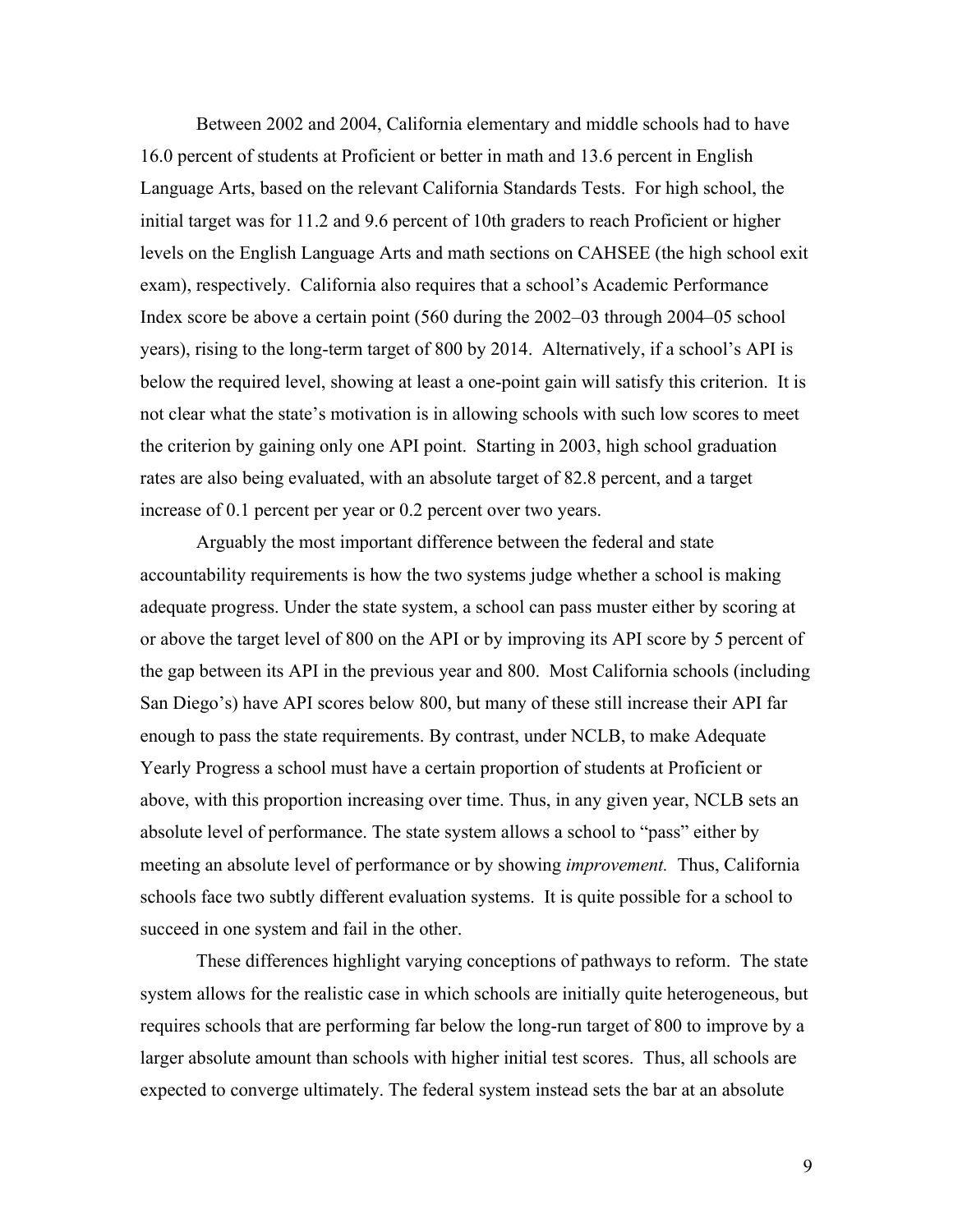level, raising it over time. With the federal approach, schools that already performed well above the low initial requirements set for 2002 through 2004 have little incentive to improve. Perhaps it is only when the AYP "bar" rises close to these schools' own performance that the fear of sanctions will encourage these schools to improve.

Two other important differences between the federal and state systems involve the calculation of the overall measures of school success. Under NCLB, AYP uses a single cutpoint on test scores (Proficient or above), which creates a very real possibility that a school could boost scores of very low-achieving (or high-achieving) students and yet receive no credit. California's API better reflects of the entire distribution of test scores. A second difference is that the API weights improvements among very low-scoring students more heavily than improvements among very high-scoring students.

A key element of NCLB is that it creates up to 44 hoops through which a school must jump in order to meet AYP. Not only must test scores meet the stipulated level, but 95 percent of students must take the test (although the federal Department of Education recently loosened this stipulation). Schools with substantial numbers of students in any of 11 groups (8 racial/ethnic groups, disadvantaged students, English Learners, and special education students), must meet both the "percent proficient" and participation requirements for each subgroup. A school that is both large and diverse could face up to what district officials half jokingly refer to as "44 opportunities for success" (these are composed of two subjects (math and English language arts), times two hurdles (test score and participation requirements), times eleven student groups).

In a trial run, the state released 2002 Base AYP reports using 2002 test results. These reports used the four performance criteria related to math and English Language Arts test scores and participation rates, but did not use the API or graduation rate criteria. As a district, SDCS made AYP in 38 of 44 categories. Among the eight largest urban districts in the state, SDCS fared relatively well, scoring better than all the other districts save for Long Beach.

Notably, all of the largest districts fared much better in the 2003 AYP calculations than they had in the trial run in 2002. SDCS and Long Beach both met AYP in *all* 44 categories.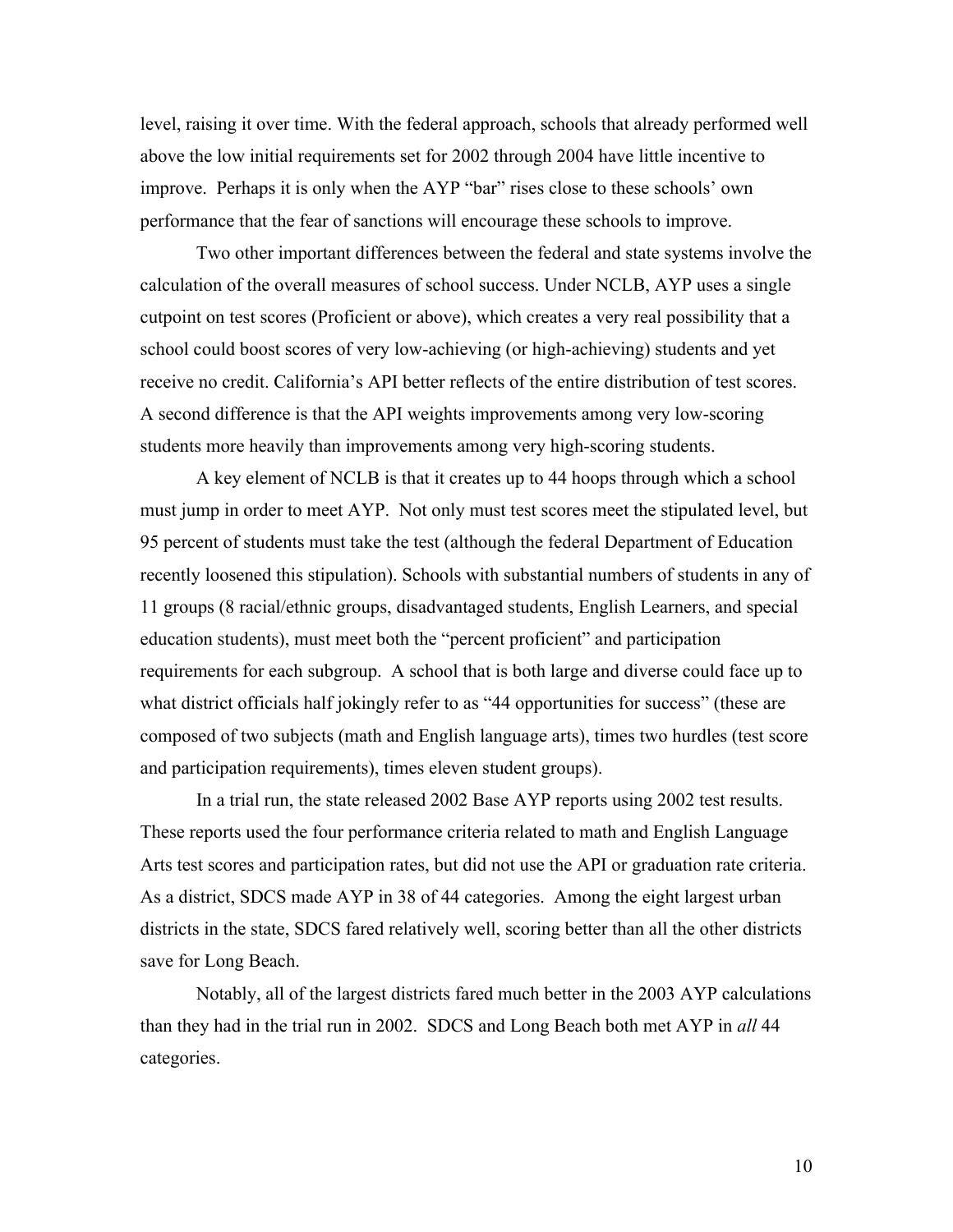Schools that fail to meet any of the AYP requirements for two consecutive years in the same subject area are deemed to be in need of improvement. California calls such schools Program Improvement (PI) schools. In the first year of PI status, a school must offer busing to students who would like to attend a non-PI school. In later years, the school must also offer supplementary services (tutoring). Students may choose from a list of providers.

For students in the district, SDCS has become the main provider of the supplementary services required by NCLB. In 2002-2003 the district had a 99.9 percent market share, which fell to 74 percent in 2003-2004, as the number of non-district providers rose from one to five. In 2002-2003, students who accepted supplementary services from the district received a version of the Extended Day Reading Program (EDRP) that featured reduced class sizes. In 2003-2004, the district cut back EDRP because of financial pressures. Students electing for the program through NCLB's supplementary services continued to receive EDRP, but the length of the program was cut back. Other students who were not at PI schools in year 2 or higher were no longer able to participate in EDRP at all.

In interviews, SDCS staff displayed overall support for the accountability provisions of NCLB but chafed at some of the internal inconsistencies. Karen Bachofer explained that it was highly unlikely that by 2014 100% of EL students could score Proficient or higher because this group gets refreshed each year as new EL's enter the system. She continued:

So overall, I don't think NCLB is a bad thing. It has got people's attention and has focused us on standards. But statewide in 2-3 years 65% of our schools could be in PI. There is something wrong with that picture. NCLB helps us target support and allocate resources. It does a lot for us, but I don't think that it is workable in its present form. In a few years where will we bus kids to? We won't have enough space in non-PI schools for PI students who would like to transfer.

Bachofer believes that the Blueprint complements the state and federal accountability programs because the Blueprint is targeted at individual students and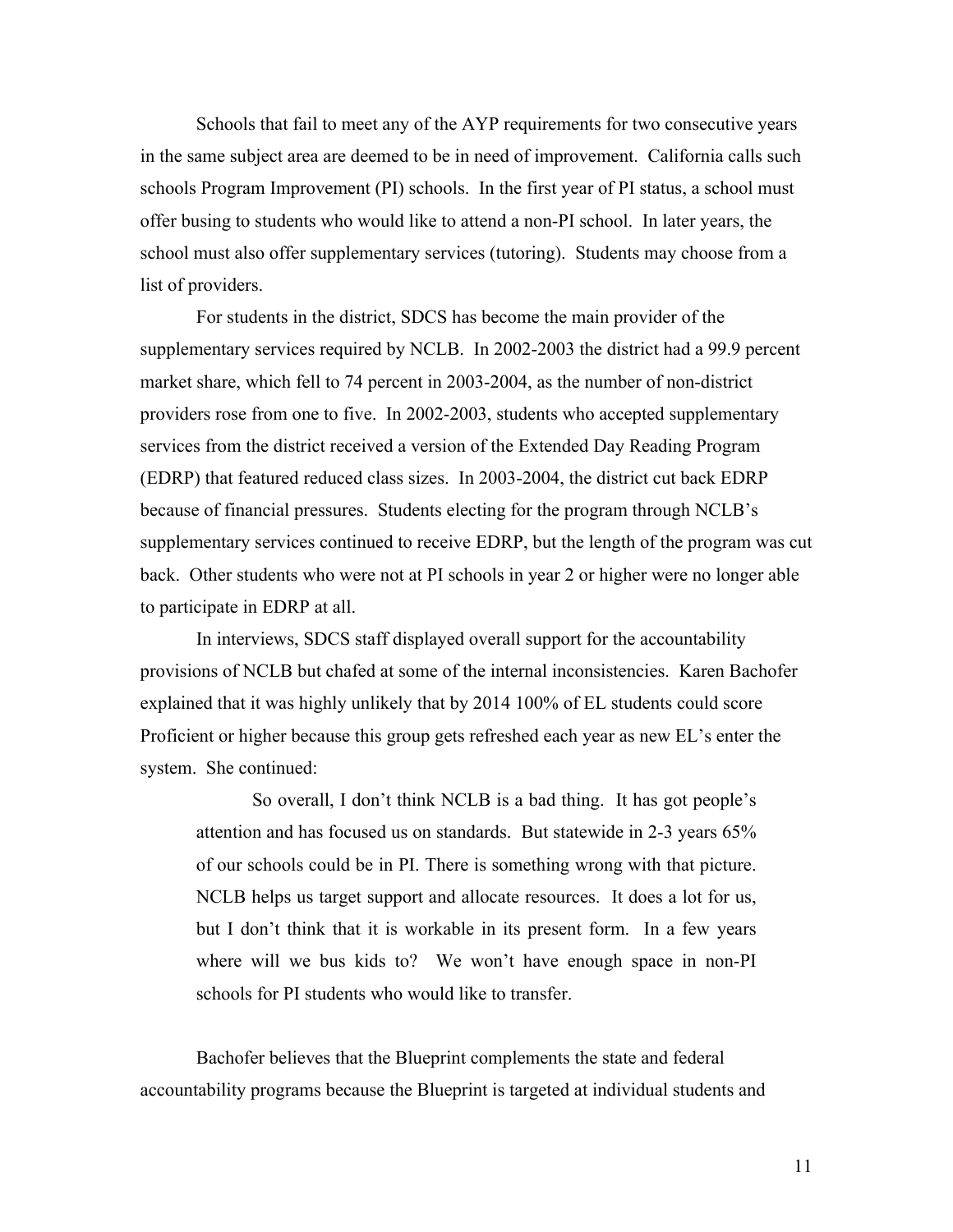instruction while the other systems focus more on the big picture, helping to "prevent complacency."

In an interview, Alan Bersin, Superintendent of SDCS, agreed that the Blueprint itself was more fundamentally "a resource allocation strategy that moved resources in support of instructional strategies in places that we thought needed them most." However, he strongly supports the need for an accountability system, saying:

[We need an accountability system] such that judgment day comes, either because parents march with their feet or because the district together with the Program Improvement regime has the wherewithal and the political courage to actually shut down schools that are not serving kids. I'm amazed when we talk about some of those middle schools – they have been at the bottom for 35 years now. And yet they continue, as students and families circulate through them, never staying long enough to actually identify them as being institutions of social dysfunction and the perpetuation of inequities. So you've got to have an accountability system that works. None of this functions if you don't have an accountability system.

Overall, though, the federal and state systems are somewhat redundant, and the different emphases in the state and federal accountability systems, with their separate focuses on growth versus absolute levels of achievement, are likely to continue to leave many parents and teachers somewhat confused.

#### **GAPS IN COMMUNICATION AND TECHNOLOGY**

There is little point in creating an accountability system unless information from the system is well understood and easily conveyed. This requires good communication of test score results. In turn, good communication of results depends critically on the quality of both the state's and the district's computer systems. It is quite clear from interviews with a number of participants in the system that much work is needed here.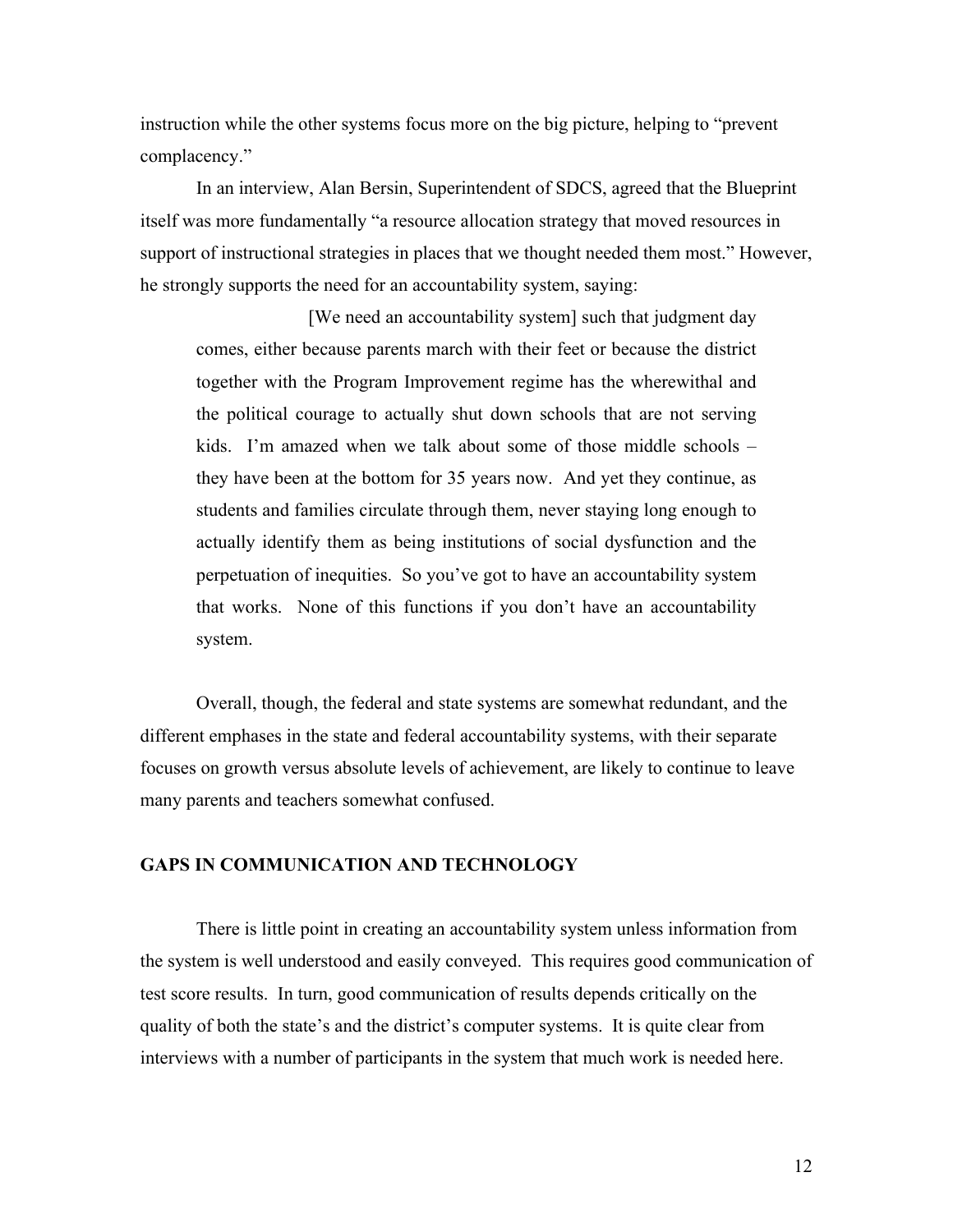A key example is that the introduction of the federal accountability system on top of the state's pre-existing system creates the potential for confusion. In a paper assessing the first two years of NCLB in San Diego, Betts and Danenberg (2004) interviewed nine representatives of community-based organizations representing parents and students.<sup>7</sup> These representatives as well as district administrators told the authors that the public as well as teachers had much to learn about NCLB, and that the sheer complexity of the federal and state systems would likely lead to public confusion.

What information do the state and district give to parents and teachers, and in what form? Does the computerization of test score results, or the lack thereof, limit the diagnostic powers of the testing regime?

Consider first the Blueprint. Parents receive information about how their children have fared on the Blueprint reading assessments. For those students deemed Below Grade Level or Significantly Below Grade Level, the district informs parents but goes beyond this, by asking parents to sign a Learning Plan. This Plan indicates recommended interventions. Parents can opt their children out of these interventions, but in signing the document the parents attest that they understand that if their child remains below grade level it can hurt their child's long-term educational outcomes. In this way the Learning Plan serves the dual goals of informing parents and obtaining their "buy-in".

The results of the district-provided reading assessments used for the Blueprint are readily available at the school level, and school staff uses these in making decisions about which students to assign to interventions. Based on interviews, it appears that teachers do use the results of the district-administered Blueprint tests in their teaching.

As for the state tests, parents receive information on their children's scores, and they also have access to annual school report cards that depict the overall characteristics of the school's students and teachers as well as performance on the state tests. The district also sends brochures to parents that indicate where to find out about the state content standards on the web. The district is also working on a revised report card that would tell parents the extent to which their children were mastering specific aspects of the state content standards.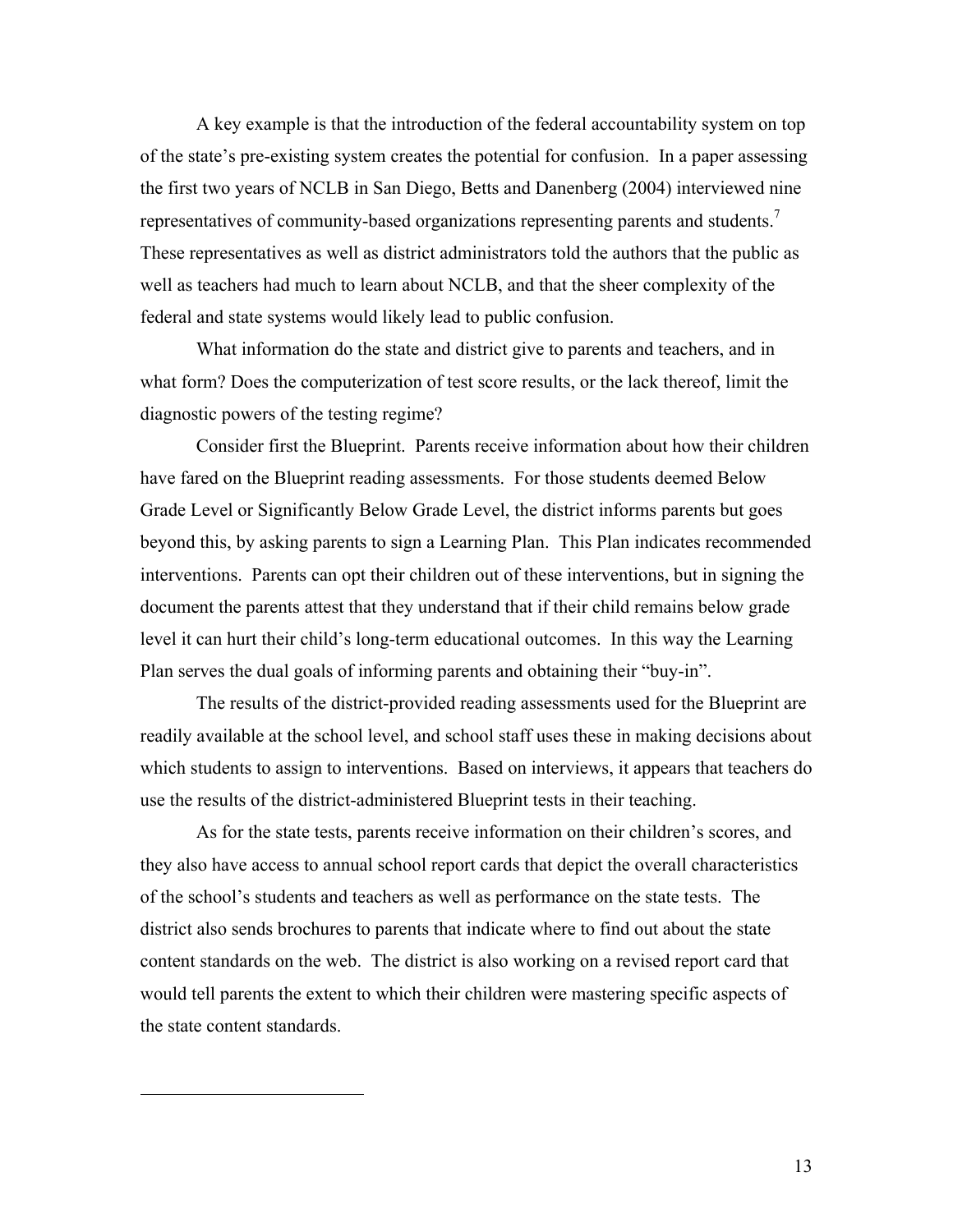Information flows related to the federal accountability program have been relatively weaker. Betts and Danenberg (2004) report that in the first two years of NCLB the district has had difficulty dealing with the timetable for providing school choice to students in newly designated Program Improvement schools. The state announces the list of Program Improvement schools in late August, leaving the district with only about one to two weeks to design busing options for students and to inform the parents. Administrators mentioned this as one of the most important informational bottlenecks in the overall three-tier accountability system.

One activity that does improve information flows concerning all three tiers of accountability is the Parent Congress, which provides updates to parents on district initiatives. Several parents from each school attend this quarterly meeting.

One sore point among both administrators is that the detailed student-level results of the state-mandated tests are initially provided to schools on paper only. Without a computerized format, school administrators have to do considerable analysis by hand to discover patterns of strengths and weaknesses in, for instance, individual classes. Later in the school year the district does receive computerized results from the state, but these are not user friendly. The district has prepared several pre-specified queries, but the district is not yet at a level where a principal or counselor can use a computer to study specific strands of a test either in a grade or in a specific classroom.

It appears that both the state and district could do more to provide teachers with computerized queries on a more detailed basis. This would help tremendously in diagnosing problems in specific classrooms or with specific students.

As for NCLB, it seems that information at the student level is being disseminated well, but few beyond administrators understand AYP or Program Improvement Status well. One district administrator told us that she had found from site visits to struggling schools that beyond the principal, few knew of all of the sanctions that could be levied against PI schools.

## **SAN DIEGO'S ATTEMPT TO RECONCILE THE STATE AND FEDERAL ACCOUNTABILITY SYSTEMS, WHILE IMPROVING INFORMATION FLOWS**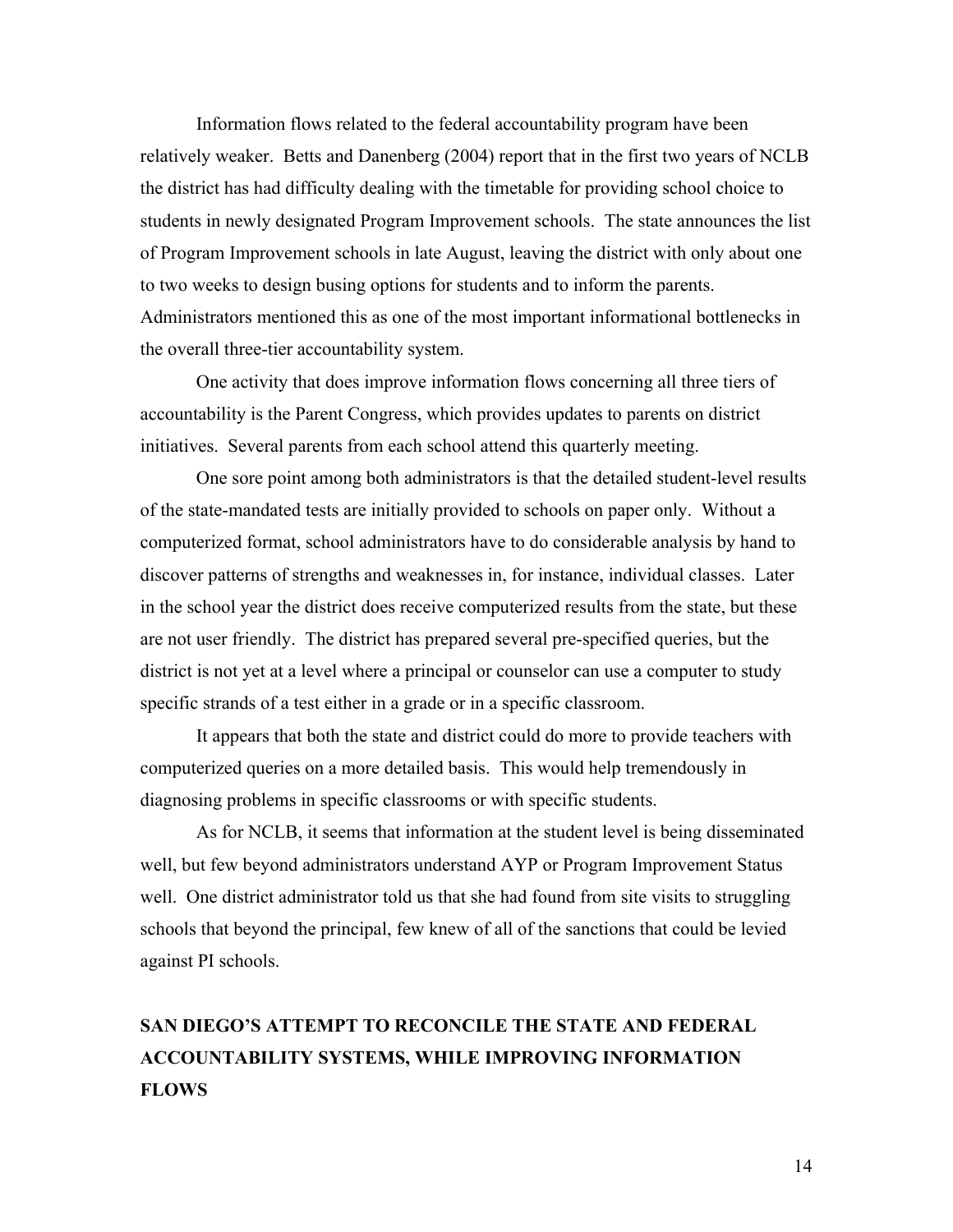SDCS has recently created a District Accountability Framework that achieves three important goals. First, the Framework attempts to bring together the state and federal accountability systems, to provide a single overall measure of each school's performance. Second, it provides for additional rewards and sanctions for schools. Third, it formalizes mechanisms for informing numerous parties at PI schools of the potential sanctions and interventions that such schools will face if they fail to improve. Variants of this system could prove quite useful in other districts nationwide, because, like San Diego, they almost always have to contend with both state and federal tiers of accountability.

The SDCS School Board approved the Framework in June 2004. As of this writing it has not been formally implemented but will be during the 2004-05 school year.

#### **The School Classification Matrix**

The first element in the Framework is a School Classification Matrix that places each school into one of 5 categories: Reward, Recognition, Monitor, Support and Intervention. The matrix, reproduced in Table 1, was adapted from a template developed by the California Department of Education. It compromises by allowing high API scores and/or meeting API growth targets to partly counterbalance having failed to meet AYP, and vice versa. For instance, as shown in the table, a school could fail to meet AYP under federal accountability and still score as high as "Recognition" status. Similarly, a school could fail to meet API growth targets under state accountability and still score at this same level. In both cases the trick is for the school to do well in the other accountability system.

District staff did a revealing simulation based on 2003 data. Figure 1 shows the percentage of schools in each of the five categories, while distinguishing between elementary, middle, high and charter schools. Clearly, elementary schools are faring far better than the other categories of schools. In part this has to do with genuinely better performance by the average student in the lower grades. But a second explanation is that elementary schools have fewer students, and therefore on average have fewer numerically significant subgroups that must meet the criteria of AYP and API growth. Notably, no middle school was in the Recognition group, although some were in the top Rewards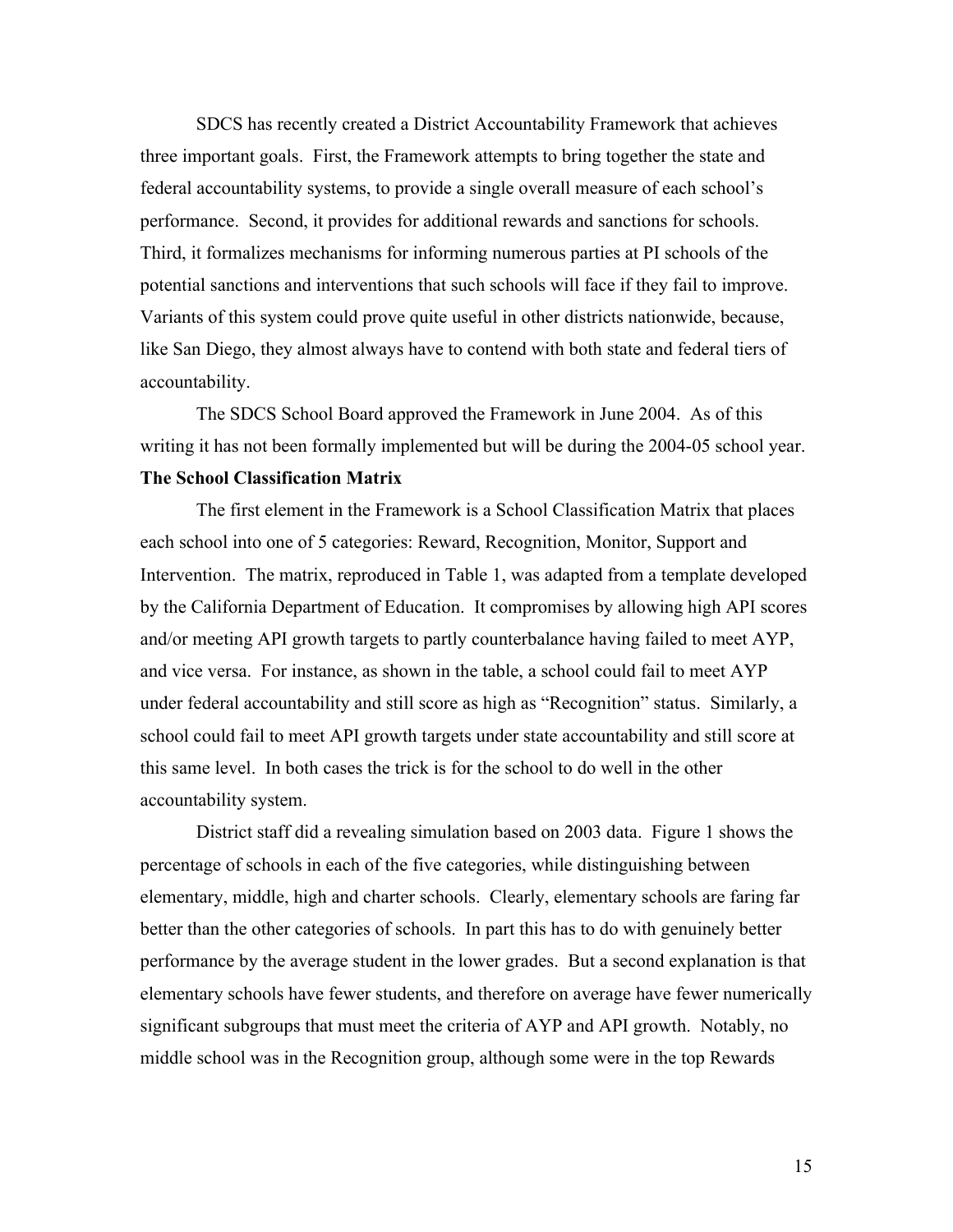group, and no high school reached the Rewards group. Charter schools are quite heterogeneous, populating each of the five categories.

The accountability framework will go into effect officially during the 2004-2005 school year. It seems quite likely that over time there will be a shift of schools into the lower-performing categories because the AYP performance levels are set to increase markedly in 2005.

#### **Rewards and Sanctions**

The Framework lists all of the interventions mandated by NCLB. The Framework goes beyond this though, and stipulates additional rewards, interventions and sanctions. At the top end, Reward schools receive public acknowledgment and official school board recognition. Perhaps more meaningful, Reward schools obtain the right to negotiate increased flexibility. As of summer 2004 the exact form of this flexibility had yet to be determined, but it seemed quite likely that it would entail greater school site ability to spend portions of Blueprint funding. (Charter schools will instead receive a one-year charter extension.) <sup>8</sup>

At the next level, Recognition schools receive public recognition but do not receive increased flexibility or, in the case of charters, an automatic charter extension.

At the third level, schools in the Monitoring group receive monitoring from the Instructional Leader (IL) assigned to that school. The IL will help identify problem areas as revealed by test scores and recommend changes. Because charter schools are exempt from the Blueprint, and are thus not under the supervision of an IL, charter schools in the Monitoring level instead are subject to an annual programmatic audit.

At the fourth level, Support schools receive help from the IL who facilitates both revision of the school's plan and a variety of forms of technical assistance, including data analysis and professional development.

At the fifth and bottom level, Intervention schools receive similar assistance to that received by Support schools, but received direct oversight by the Superintendent and Chief Academic Officer of the district.

#### **Informing Relevant Parties about PI Status**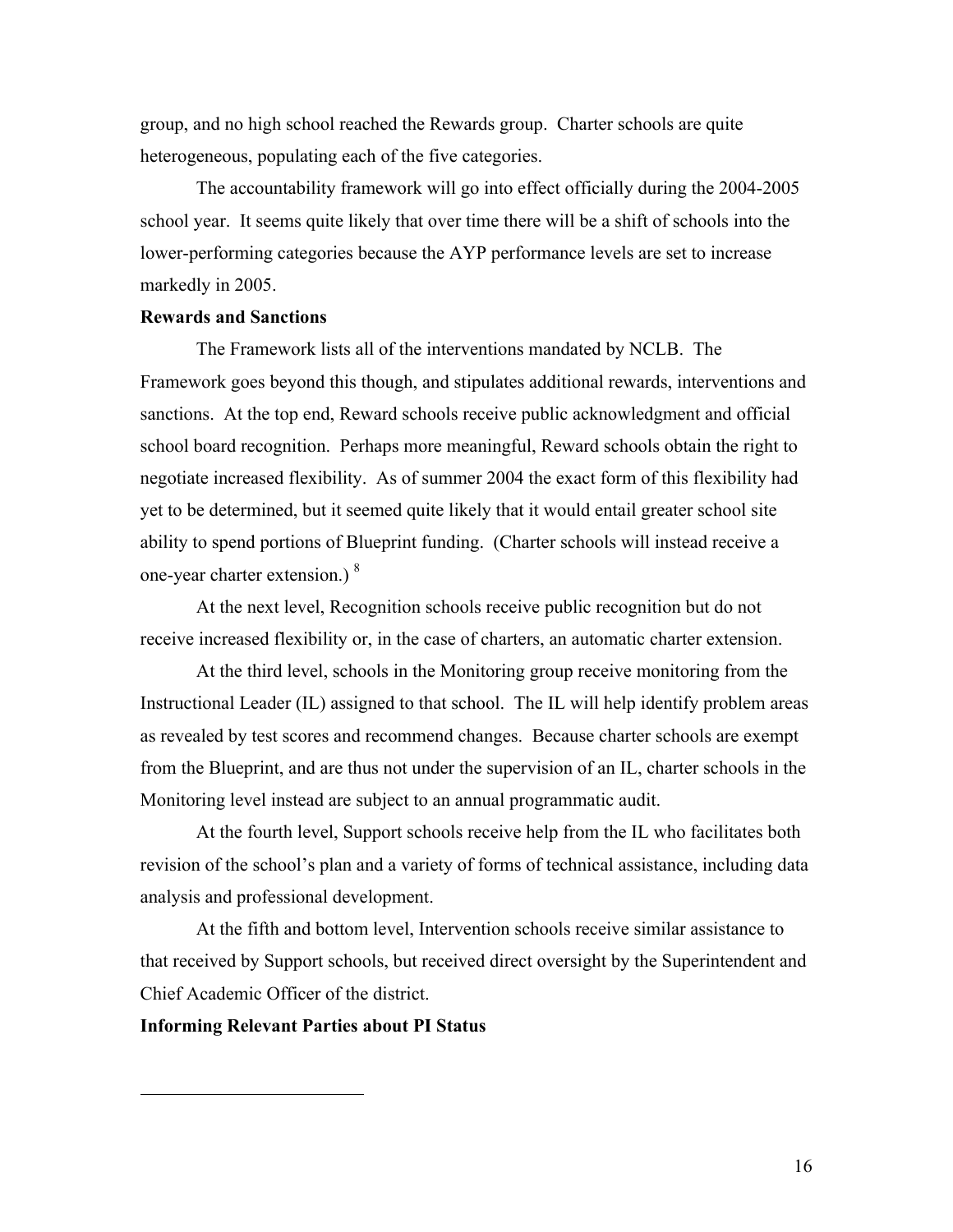One of the main goals of the Framework is to improve dissemination of information about each school's strengths and areas that need improvement. To this end, the district requires the principal and Instructional Leader responsible for a given school to sign an accountability agreement annually. This agreement sets out performance expectations, and lists in detail potential rewards and interventions. In addition, the schools School Site Council chairperson and Site Governance Team chairperson signs the form.

These documents are particularly clear about the implications of falling into years 3 or 4 of PI status. The document states that in year 3, a school must work with the district to develop a plan for District Corrective Action that the district board must approve. On June 30 of year 4, the school will be restructured.

The accountability agreement for charter schools clearly states that charter schools that reach year 4 of PI status will not have their charter renewed by the district. As one official told us, charter schools in this important sense have much more direct accountability than do regular public schools, because charters explicitly face the threat of outright closure.<sup>9</sup>

The need for these accountability documents was made clear by Karen Bachofer, who told me that "We have visited all of the year 3 PI schools and were surprised at how many parents, community members, teachers and advisory members had no idea that they were in danger of entering into year 4 PI and therefore subject to reconstitution." The requirement for signatures on these documents may help to inform all stakeholders.

#### **MISSING AND INFORMAL ELEMENTS OF ACCOUNTABILITY**

 $\overline{a}$ 

Accountability at the district, state and federal levels is clearly a work in progress, and some important elements of both sanctions and rewards have yet to be fully articulated.

Perhaps nowhere is this problem clearer than in the sanctions facing schools at the end of their fourth year in PI status. NCLB allows for many possible sanctions, including re-opening the school as a charter, replacing all or most of the staff, contracting with a third party to run the school, or a state takeover. Adding to the uncertainty is the late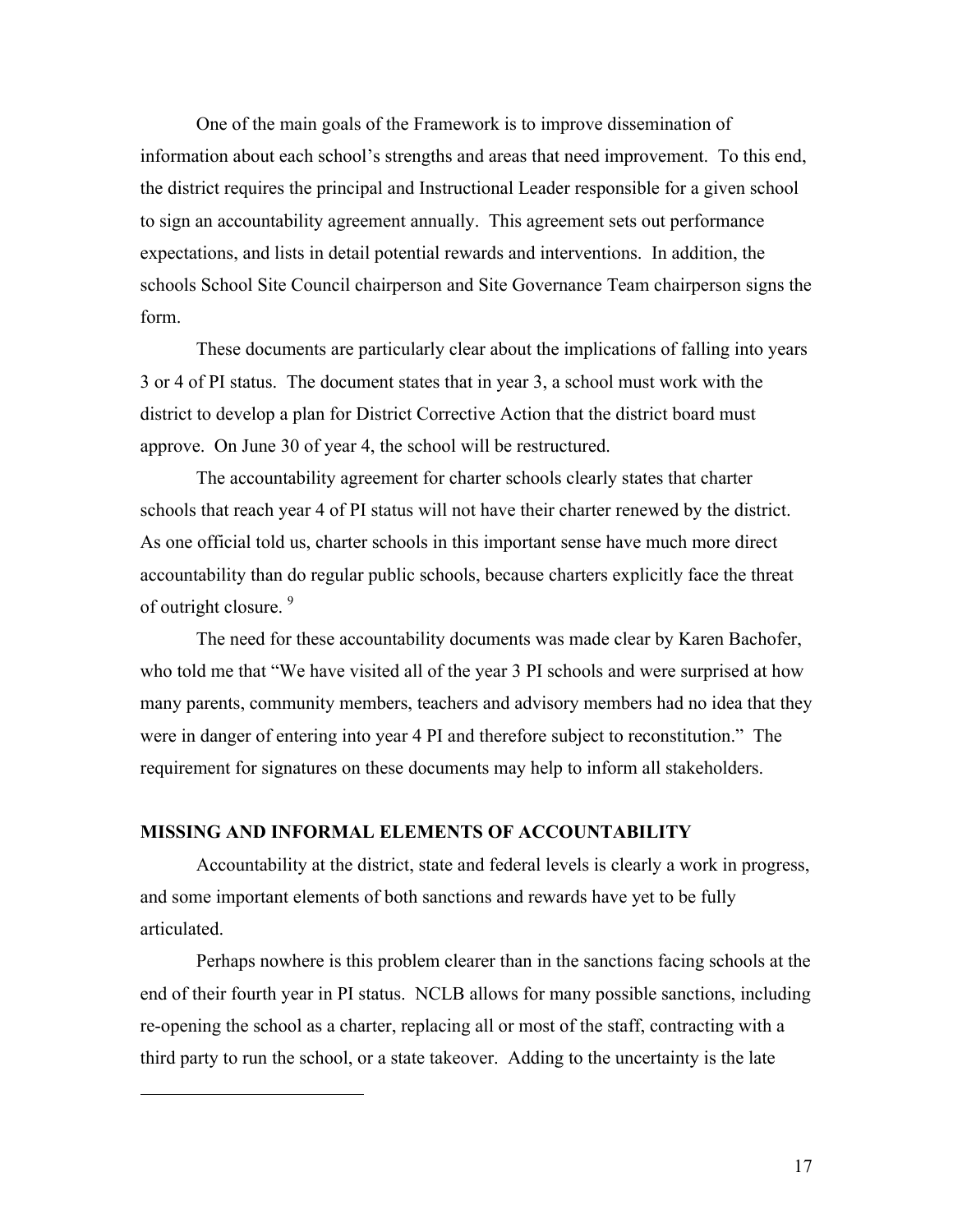August release of AYP results by the state of California, which will give the district under a year to decide on appropriate restructuring. As of July 2004 the federal government and the state had yet to issue guidance on how to proceed.

Both the Blueprint and NCLB's choice and supplementary service provisions deliver additional resources and choices to students who lag behind or who attend underperforming schools. More nebulous is the set of rewards and sanctions for teachers and principals. Teacher and administrator pay is not related to individual student performance or to school-wide results related to AYP or API, with two statewide salary bonus programs enacted in 2000 having been canceled for lack of funding after the 1999- 2000 school year. Neither is the assignment of teachers and administrators to specific schools or, indeed, the job security of teachers or administrators, specifically related to any of the three tiers of accountability. The clearest sanction in place is that one of the four potential sanctions for schools in year 5 of PI status is to replace all or most of the staff including the principal. Teachers and principals would presumably want to avoid reassignment to other schools, but it is far from clear how often the district will opt for this choice. Furthermore, according to district officials, it is extremely difficult to fire teachers or principals. So, in practice the most that will happen is that principals and or teachers may be re-assigned: they will *not* be fired.

The district has reassigned principals in some cases and interviews suggest that student test scores played a part, but not a decisive part, in these decisions. For example, in an interview Superintendent Bersin suggested that test scores had played some role in re-assigning principals, but that the oversight role of Instructional Leaders under the Blueprint has been the more decisive factor in identifying principals who should be reassigned.

#### **CONCLUDING THOUGHTS**

SDCS mirrors a broader community of districts around the nation that face similar hopes and challenges regarding their states' accountability systems and the federal system. It is likely that district administrators around the country have dealt with similar problems related to the degree of consistency between the two sets of accountability requirements.

18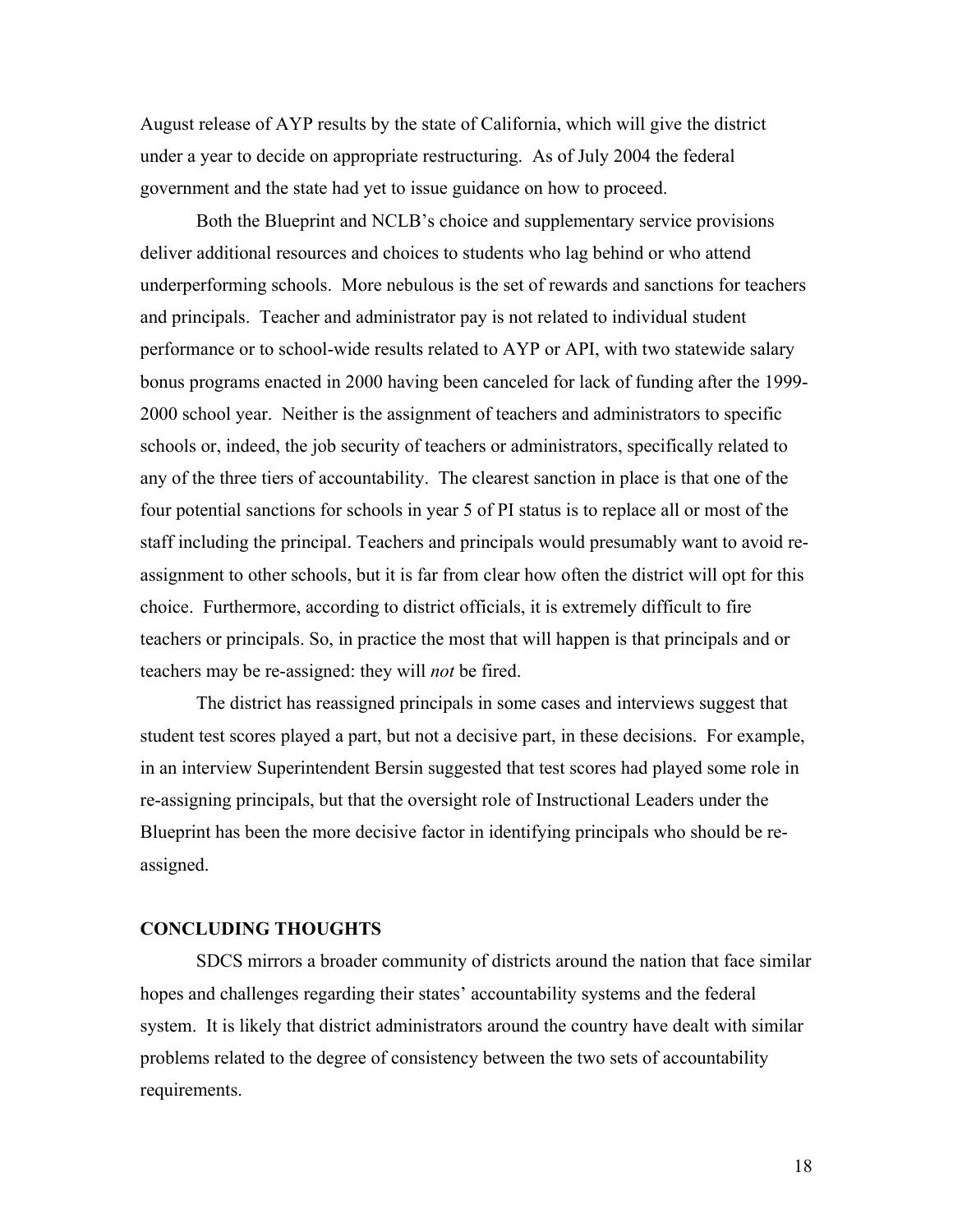The introduction mentioned several potential benefits from accountability. One of the most important is its impact on student achievement. Success in terms of student achievement has been difficult to assess because studies to date have examined overall test-score trends without observation of which reforms were implemented for specific students. Raymond (this volume) provides an overview of test score trends and the AIR's two published evaluations of the Blueprint. To date, no researchers have produced a detailed longitudinal evaluation at the student level of the impact of specific Blueprint interventions. Betts, Zau and King (in review) are undertaking such an analysis and final results should be released soon. As for the impact of the federal accountability system it is far too soon to measure its impact, and the impact of the state system on San Diego has yet to be studied in detail.

Despite the limited evidence to date on achievement, the success of the three accountability systems can be meaningfully assessed in terms of implementation and changes in culture that have resulted. For instance, the introduction mentioned that accountability systems can raise public awareness of achievement inequalities. Both the federal and state systems have succeeded to some degree here. However the co-existence of two not entirely consistent accountability systems definitely poses challenges to public understanding.

In this regard, the SDCS District Accountability Framework could potentially be of use to districts around the nation. Not only does it combine the state and federal accountability systems so as to provide a single overall rating of each school, but it also provides for various rewards and sanctions, only some of which are required by state and federal law. By going beyond these mandated requirements, the district has signaled that it takes accountability seriously, and is willing to devote at least some additional resources to struggling schools. The Framework also requires that each school discuss its specific accountability agreement with administrators, teachers, parents and the School Site Council.

Another potential benefit of accountability mentioned in the introduction is that it can cause all actors from the superintendent to parents, administrators and teachers to "pull together" on behalf of improving student achievement. Accountability has certainly become a central element in the work of both administrators and teachers. The Blueprint

19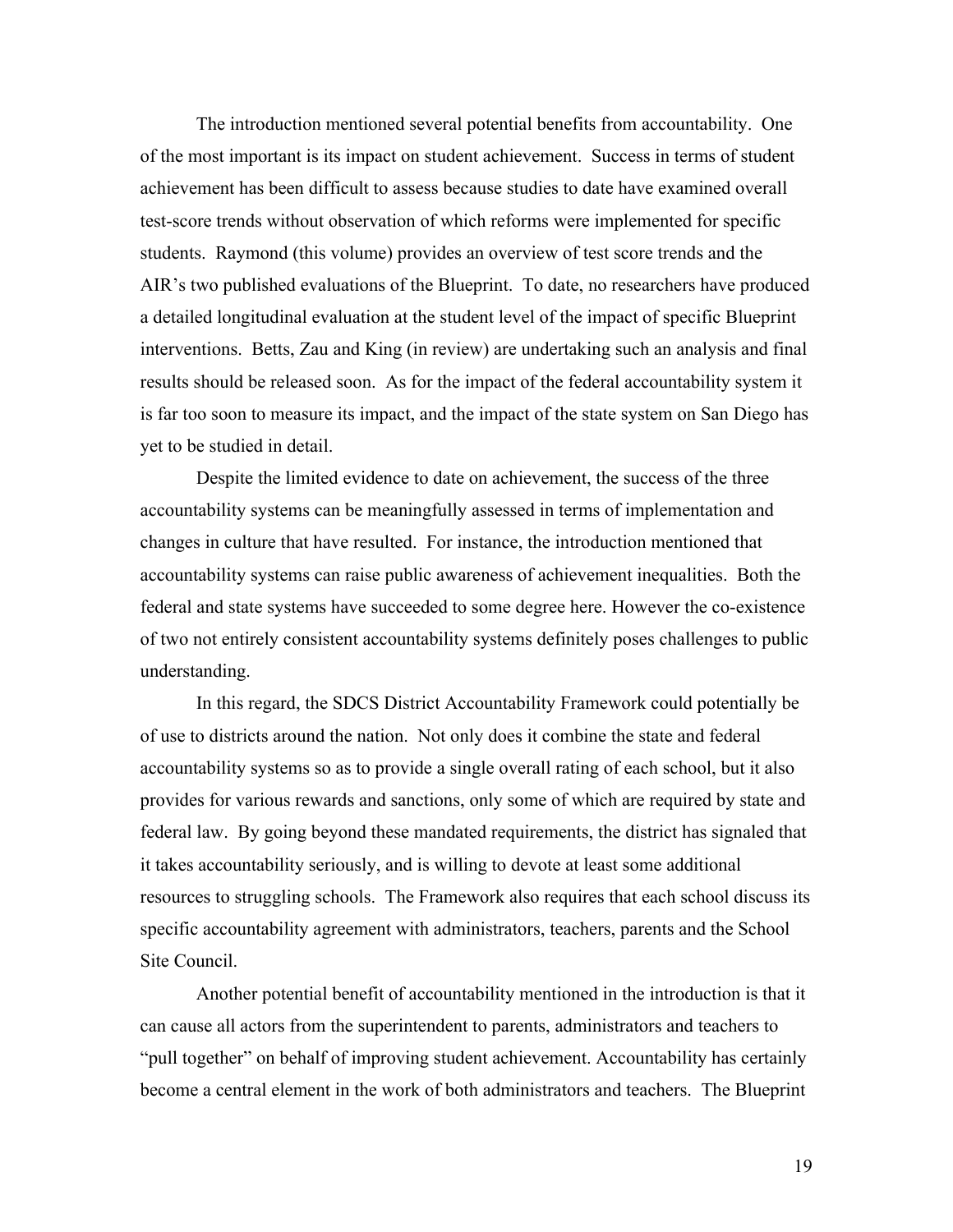reforms in particular have affected how and what teachers teach in each grade. In an interview, district administrator Karen Bachofer praised the overall accountability system because it provides "focus and consistency in application,"—that is, it forces schools to focus attention on student achievement, while holding regular district-managed, charter and contract schools to the same standards.

At the same time, she said, accountability also has the potential to distract educators. She said:

… if we are not careful it [accountability] will pull our thinking away from instruction. … Sure I said that AYP and API can focus us, but on the other hand it could move us away from focusing on effective and appropriate teaching methods and practice, which is the only way to improve our standing in the accountability system.

A quite separate lesson from the San Diego experience is that a district need not feel hemmed in by either state or federal accountability. The district developed its Blueprint for Student Success fairly independently, and it complements the federal and state systems.

What about the potential pitfalls to accountability mentioned in the introduction, the possibility of poor flows of information to teachers and parents, a lack of funding to achieve the mandate, and the potential reaction to one-size-fits-all reforms? More broadly, what has been the political fallout?

Timely dissemination of results from the state test continues to be a key weakness of the accountability system. Because newly designated PI schools are announced in late August, the district is forced to design new bus routes, and notify parents of their choice options in the space of one to two weeks.

Perhaps an even bigger informational problem is that schools initially receive results of the California Standards Test on paper only. This makes it exceedingly difficult for teaches and counselors to pinpoint weaknesses in curriculum in a timely manner.

The inaccessibility of the data on the state-mandated tests stands in fairly stark contrast to the way in which schools and teachers make use of the district-mandated reading assessments under the Blueprint for Student Success. This is especially so in the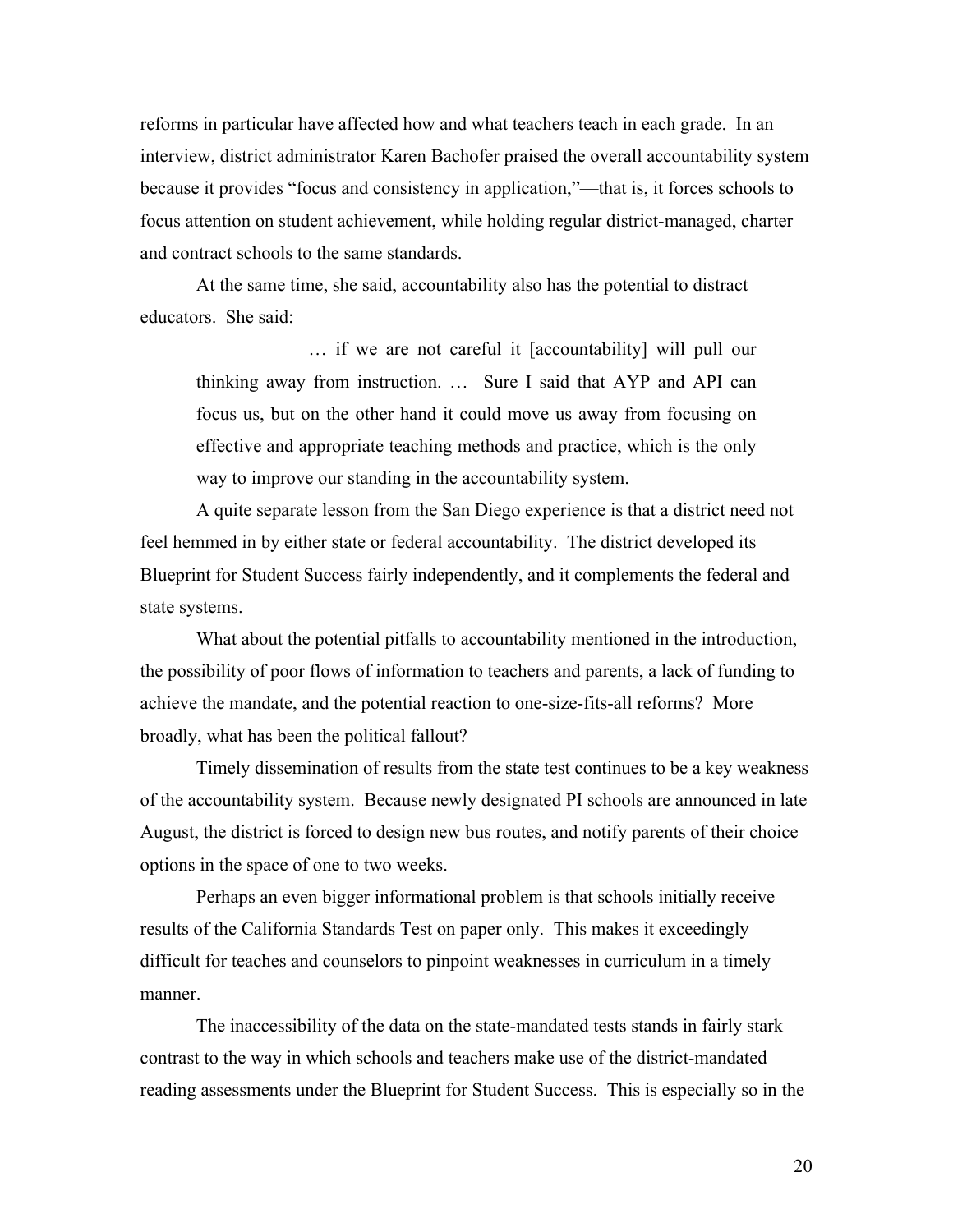lower grades, where teachers administer one-one-one reading assessments with their students. The results from such assessments directly feed into how the teacher works with his or her class.

On the funding question, the state accountability system has largely been an unfunded mandate apart from limited pots of money such as the II/USP program for underperforming schools. Nationally, many have criticized the federal government for underfunding NCLB. In many interviews, for this paper and Betts and Danenberg (2004) we did not hear district officials echo this complaint. However administrators are clearly concerned that when the test-score bar is raised in future years, the federal funding for choice and supplementary services will quickly become exhausted.

The district's own reforms under the Blueprint for Student Success are less susceptible to criticisms of underfunding. Indeed, the district has perhaps set an example for other large districts to emulate. First, the district obtained a federal waiver to use Title I money for its Blueprint reforms in Title I schools, even though the same programs were provided to other schools with separate funding. Second, it has done a great deal to obtain tens of millions of dollars of funding from private foundations to support its reform efforts. At the same time, cutbacks related to California's state budget crisis have reduced the scope of the Blueprint in recent years. The district could do much more with more state funding than is currently possible.

The third potential landmine confronting accountability systems is the political fallout. Clearly, politics has been the Achilles heel of the Blueprint for Student Success. Stein, Hubbard and Mehan (2004), Cuban and Usdan (2003), and others have characterized the Blueprint implementation as "top-down". 10 This approach has led to considerable teacher unhappiness, as shown by these interviews conducted by Stein et al. and by teacher surveys performed by AIR. Similarly, the declaration of one of the top high schools in the district as a 'contract' school exempt from the Blueprint was typical of the negative response to accountability by high achieving schools observed elsewhere.

A reasonable conclusion might be that other districts contemplating similar reforms should implement more slowly, in consultation with teachers, their union, school administrators and parents. This conclusion may be right, but it is impossible to know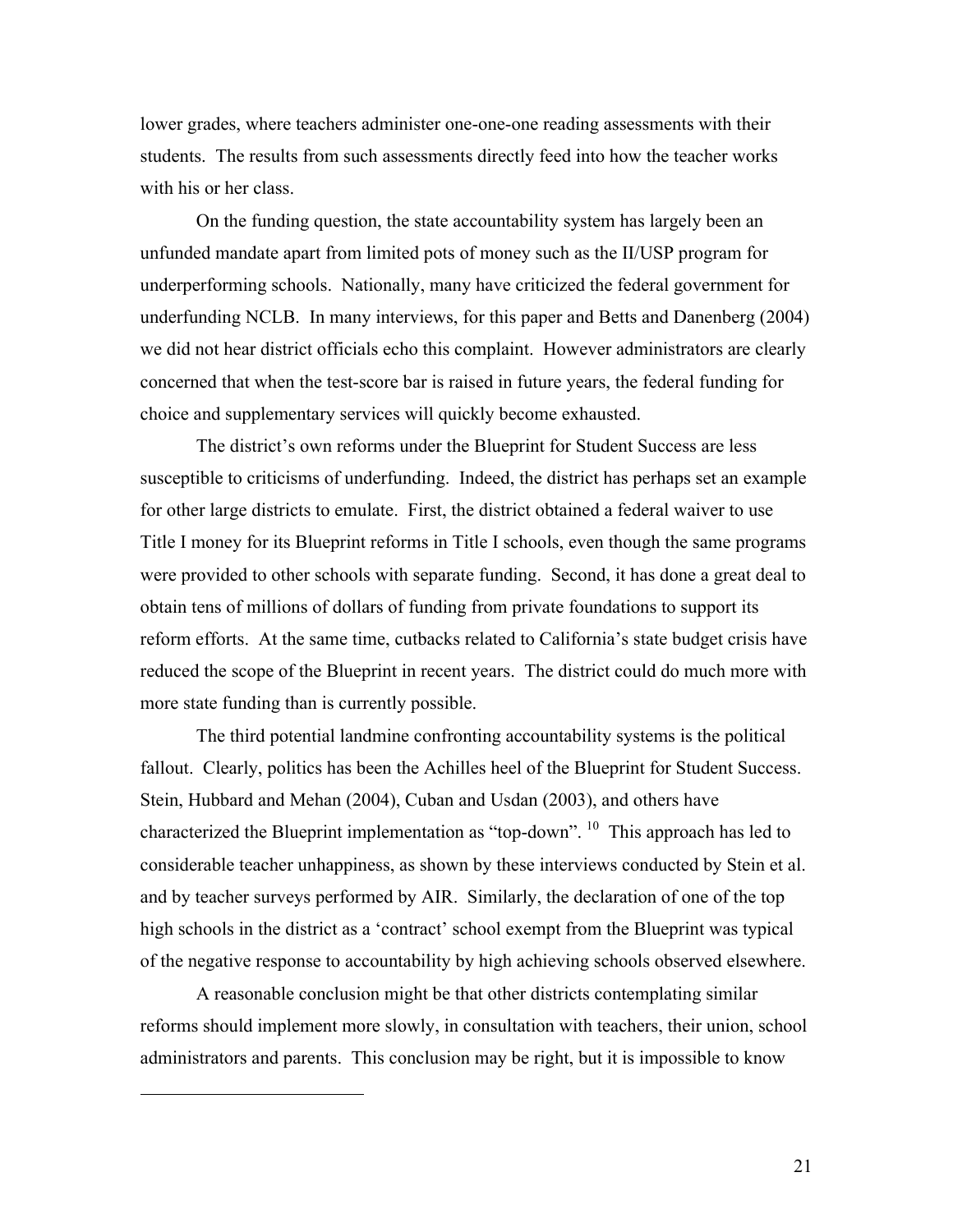what would have happened if an alternative, less contentious approach, had been taken. The reforms could have been watered down substantially, and surely would have been implemented later.

While strongly supporting accountability, Superintendent Bersin is concerned that resistance to using test scores, and the likely difficulty of shutting down PI schools in year 5, threaten the long-term viability of accountability. He said:

Now what I care about is that because so many actors inside the education world consider those data points to be illegitimate whether they be AYP points or API growth points, that is one of the reasons the sector has been able to escape year in and year out from accountability. Because parents move on with their kids, educationists don't accept the legitimacy of these data points, and therefore they capitalize on the difficulty of shutting down schools. As Admiral Rickover once said so eloquently, there is only one thing more difficult than closing an American school, and that is moving an American cemetery.

Only time will tell what happens with regards to school restructuring in San Diego. The Superintendent expects that some schools will indeed be closed and reopened in coming years as schools enter their fourth year of Program Improvement status.

Apart from political challenges, perhaps the biggest challenges to accountability is that as the requirements to meet AYP ramp up sharply in coming years, the specter feared by district staff – that the majority of schools will fall into PI status – is quite likely to become a reality. At that time, either the standards or the timetable will have to be altered. Failing that, the entire accountability system may collapse, which would be doing a disservice to the accomplishments already achieved in San Diego and so many other districts nationwide.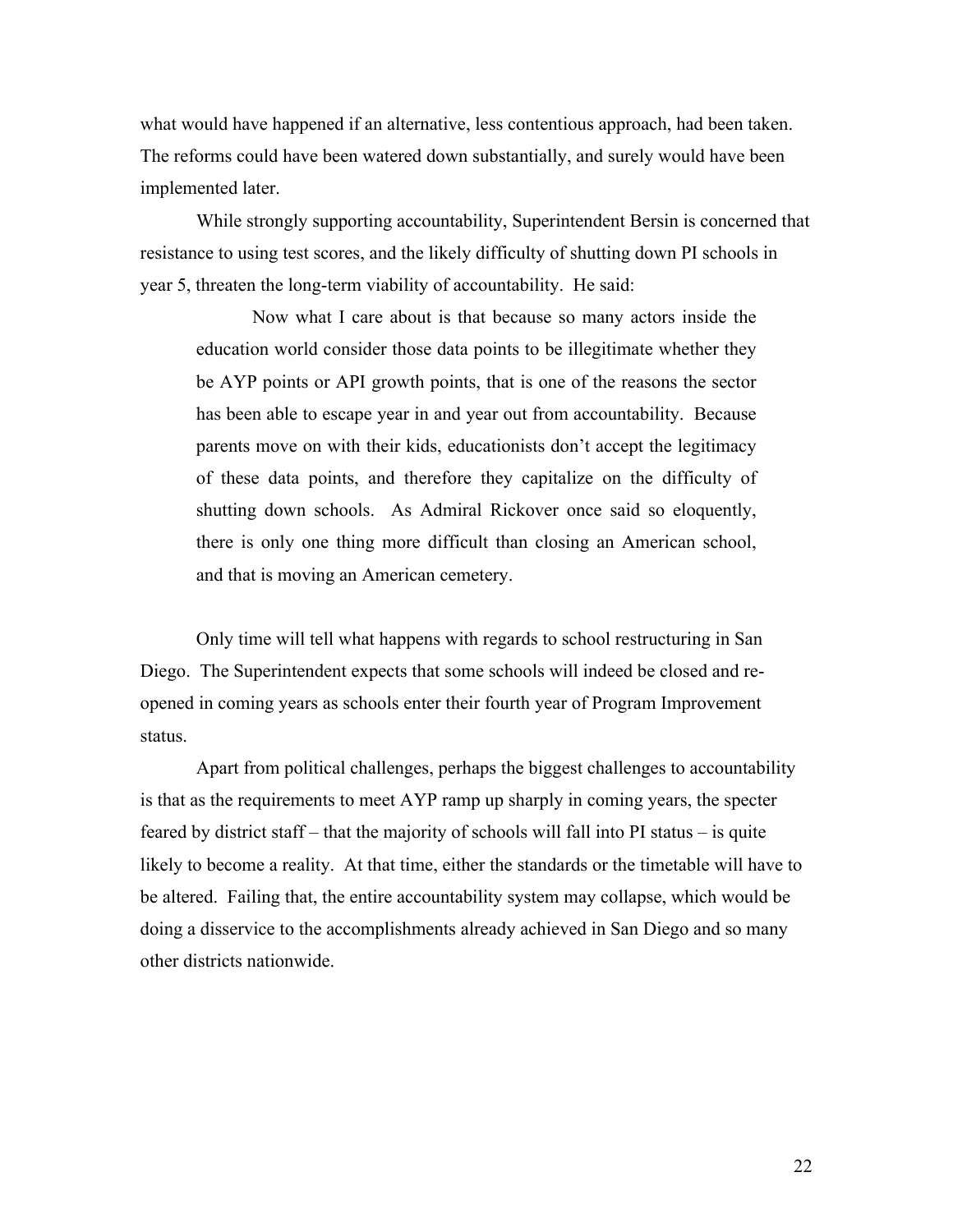|                     | <b>API</b> Score |     | <b>API Growth</b> |               | <b>AYP</b>          |
|---------------------|------------------|-----|-------------------|---------------|---------------------|
|                     |                  |     |                   |               | <b>Requirements</b> |
| <b>Rewards</b>      | 800-1000         | and | Met all targets   | and           | Made AYP            |
| Recognition         | 800-1000         | and | Met all targets   | <sub>or</sub> | Made AYP            |
|                     | 600-799          | and | Met all targets   | and           | Made AYP            |
| <b>Monitor</b>      | 800-1000         | and | Did not meet all  | and           | Did not make AYP    |
|                     |                  |     | targets           |               |                     |
|                     | 600-799          | and | Met all targets   | $\alpha$      | Made AYP            |
|                     | 200-599          | and | Met all targets   | and           | Made AYP            |
| <b>Support</b>      | 600-799          | and | Did not meet all  | and           | Did not make AYP    |
|                     |                  |     | targets           |               |                     |
|                     | 200-599          | and | Met all targets   | <b>or</b>     | Made AYP            |
| <b>Intervention</b> | 200-599          | and | Did not meet all  | and           | Did not make AYP    |
|                     |                  |     | targets           |               |                     |

### **Table 1 The SDCS School Classification Matrix**

To meet API growth targets, a school must meet its school-wide target as well as targets for all numerically significant subgroups. To meet AYP requirements, it must meet objectives in English language arts and math, and the additional API requirement and for high schools, graduate rate requirements.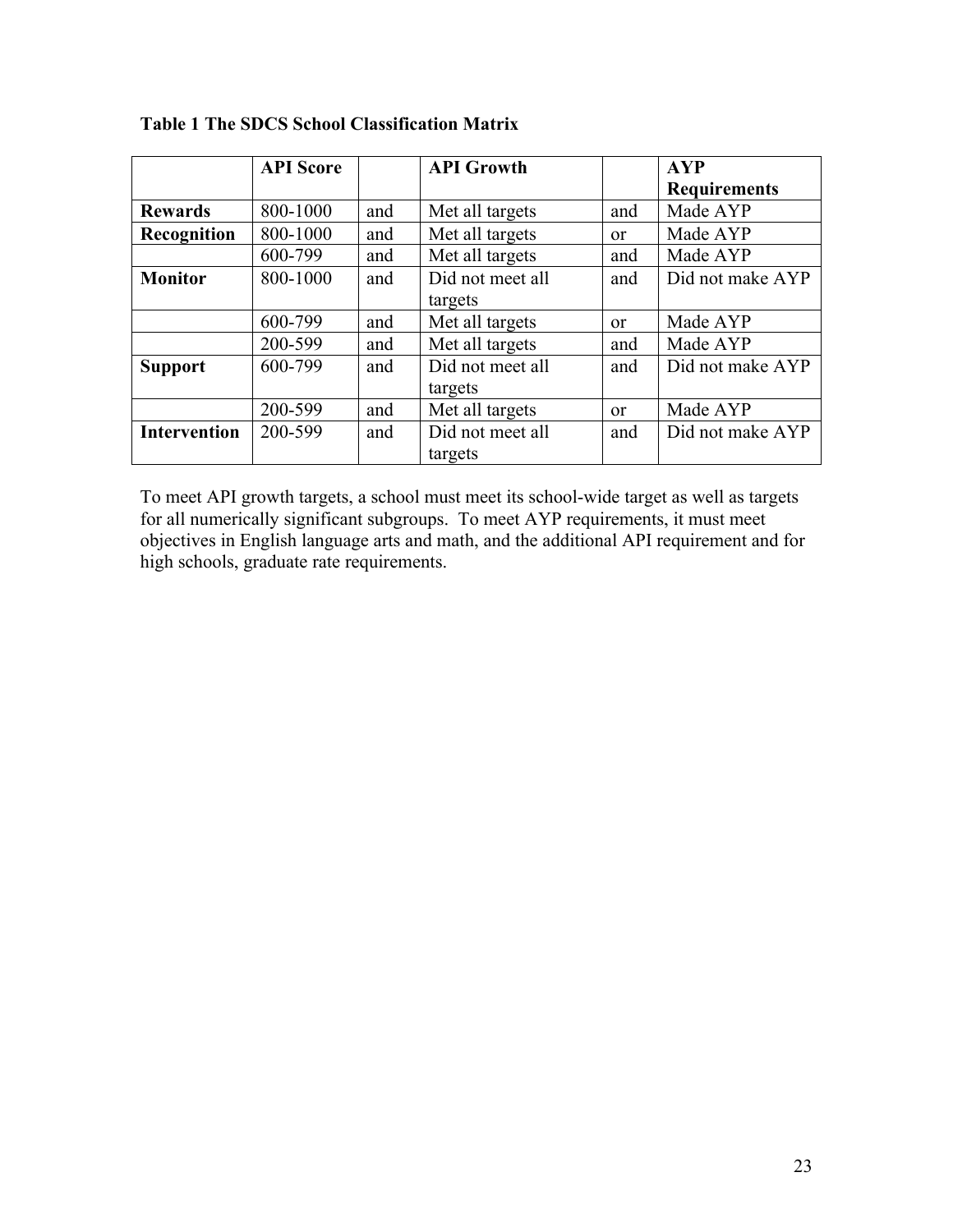